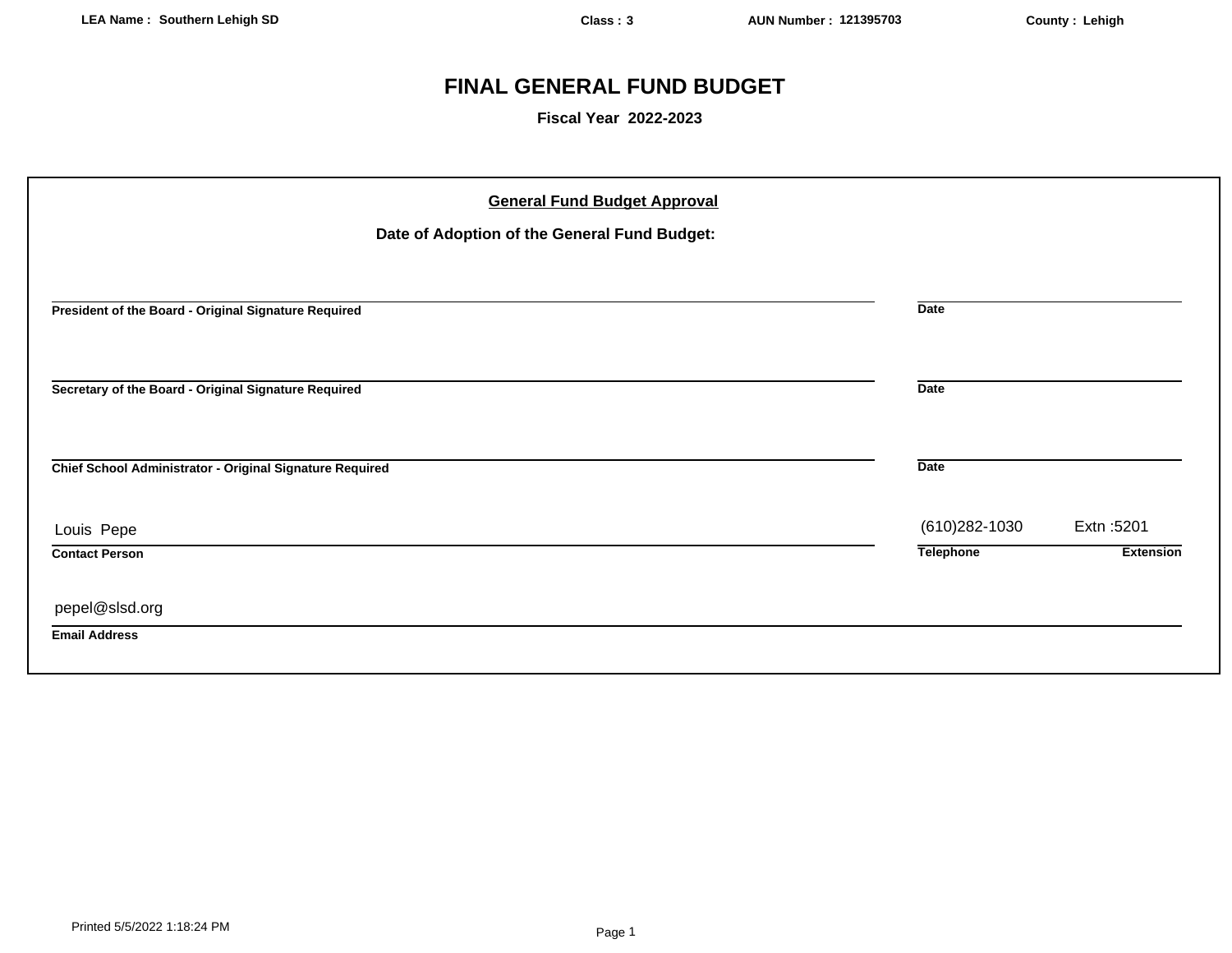# **CERTIFICATION OF ESTIMATED ENDING FUND BALANCE FROM 2022-2023 GENERAL FUND BUDGET**

24 PS 6-688

(10/2010)

| <b>SCHOOL DISTRICT:</b> | COUNTY: | AUN:      |
|-------------------------|---------|-----------|
| Southern Lehigh SD      | Lehigh  | 121395703 |

No school district shall approve an increase in real property taxes unless it has adopted a budget that includes an estimated, ending unreserved undesignated fund balance (unassigned) less than the specified percentage of its total budgeted expenditures:

| <b>Total Budgeted Expenditures</b>    | <b>Fund Balance % Limit</b><br>(less than) |
|---------------------------------------|--------------------------------------------|
| Less Than or Equal to \$11,999,999    | 12.0%                                      |
| Between \$12,000,000 and \$12,999,999 | 11.5%                                      |
| Between \$13,000,000 and \$13,999,999 | 11.0%                                      |
| Between \$14,000,000 and \$14,999,999 | 10.5%                                      |
| Between \$15,000,000 and \$15,999,999 | 10.0%                                      |
| Between \$16,000,000 and \$16,999,999 | 9.5%                                       |
| Between \$17,000,000 and \$17,999,999 | $9.0\%$                                    |
| Between \$18,000,000 and \$18,999,999 | 8.5%                                       |
| Greater Than or Equal to \$19,000,000 | 8.0%                                       |

Did you raise property taxes in SY 2022-2023 (compared to 2021-2022 )? Yes

No

x

If yes, see information below, taken from the 2022-2023 General Fund Budget.

| <b>Total Budgeted Expenditures</b>                                                   |     | \$73589737               |
|--------------------------------------------------------------------------------------|-----|--------------------------|
| Ending Unassigned Fund Balance                                                       |     | \$4202818                |
| Ending Unassigned Fund Balance as a percentage<br>(%) of Total Budgeted Expenditures |     | 5.71%                    |
| The Estimated Ending Unassigned Fund Balance is within the allowable limits.         | Yes | $\underline{\mathsf{x}}$ |
|                                                                                      | No  |                          |
| I hereby certify that the above information is accurate and complete.                |     |                          |

# SIGNATURE OF SUPERINTENDENT **EXAMPLE 20** ON THE SIGNATURE OF SUPERINTENDENT

DUE DATE: AUGUST 15, 2022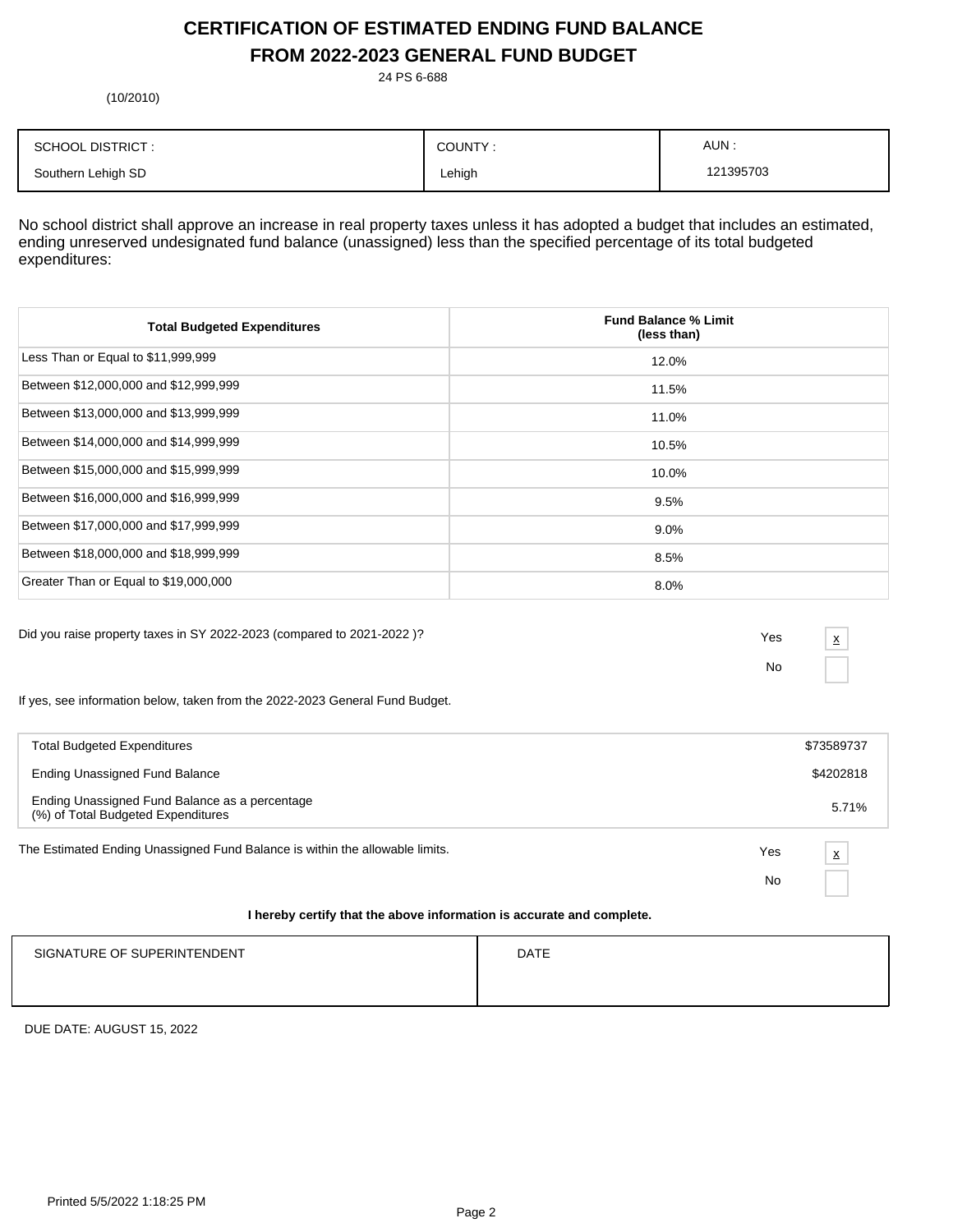# **CERTIFICATION OF USE OF PDE-2028**

# **FOR PUBLIC INSPECTION OF 2022-2023 PROPOSED BUDGET**

24 PS 6-687(a)(1)

(03/2006)

| <b>School District Name:</b> | County : | <b>AUN Number</b> |
|------------------------------|----------|-------------------|
| <b>Southern Lehigh SD</b>    | Lehigh   | 121395703         |

Section 687(a)(1) of the School Code requires the president of the board of school directors of each school district to certify to the Department of Education that the proposed budget was prepared, presented and will be made available for public inspection using the uniform form prepared and furnished by the Department of Education.

**I hereby certify that the above information is accurate and complete.**

| <b>SIGNATURE OF SCHOOL BOARD</b><br><b>PRESIDENT</b> | <b>DATE</b> |
|------------------------------------------------------|-------------|
|                                                      |             |

**DUE DATE: IMMEDIATELY FOLLOWING ADOPTION OF PROPOSED FINAL GENERAL FUND BUDGET**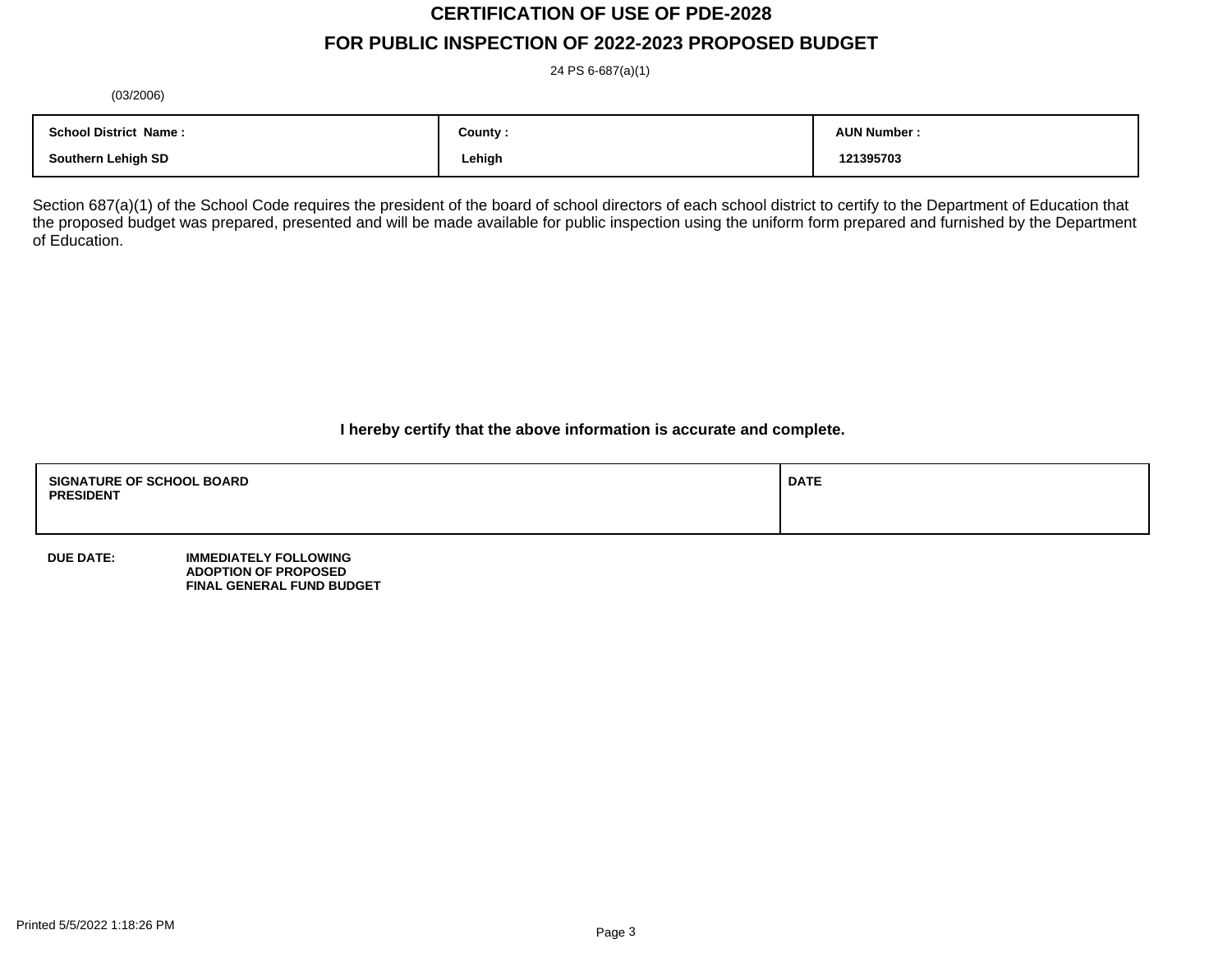## **2022-2023 Final General Fund Budget Validations**

## **LEA : 121395703 Southern Lehigh SD**

Printed 5/5/2022 1:18:27 PM

| Val Number | <b>Description</b>                                                                                                                                             | <b>Justification</b>                                                                                                                                                                                                                                          |
|------------|----------------------------------------------------------------------------------------------------------------------------------------------------------------|---------------------------------------------------------------------------------------------------------------------------------------------------------------------------------------------------------------------------------------------------------------|
| 1010       | Budget Approval Date is required before submission on Contact Screen and<br>cannot be a future date.                                                           |                                                                                                                                                                                                                                                               |
| 8060       | Ending Fund Balance Entry and Budgetary Reserve: If 5900 Budgetary Reserve<br>is not equal to 0, a justification must be entered below.                        | The Budgetary Reserve represents funds set<br>aside for unpredictable changes in the costs of<br>goods and services, as well as the occurrence<br>of events that are unanticipated or unknown<br>during budget development.                                   |
| 8080       | Ending Fund Balance Entry and Budgetary Reserve: If 0850 Estimated Ending<br>Unassigned Fund Balance is not equal to 0, a justification must be entered below. | The Estimated Ending Unassigned Fund<br>Balance reserve represents funds set aside for<br>unpredictable changes in the costs of goods<br>and services, as well as the occurrence of<br>events that are unanticipated or unknown during<br>budget development. |
| 8160       | Ending Fund Balance Entry and Budgetary Reserve: If 0840 Assigned Fund<br>Balance is not equal to 0, a justification must be entered below.                    | The Assigned Fund Balance represents funds<br>set aside for unpredictable changes in the costs<br>of goods and services, as well as the<br>occurrence of events that are unanticipated or                                                                     |

**Page - 1 of 1**

unknown during budget development.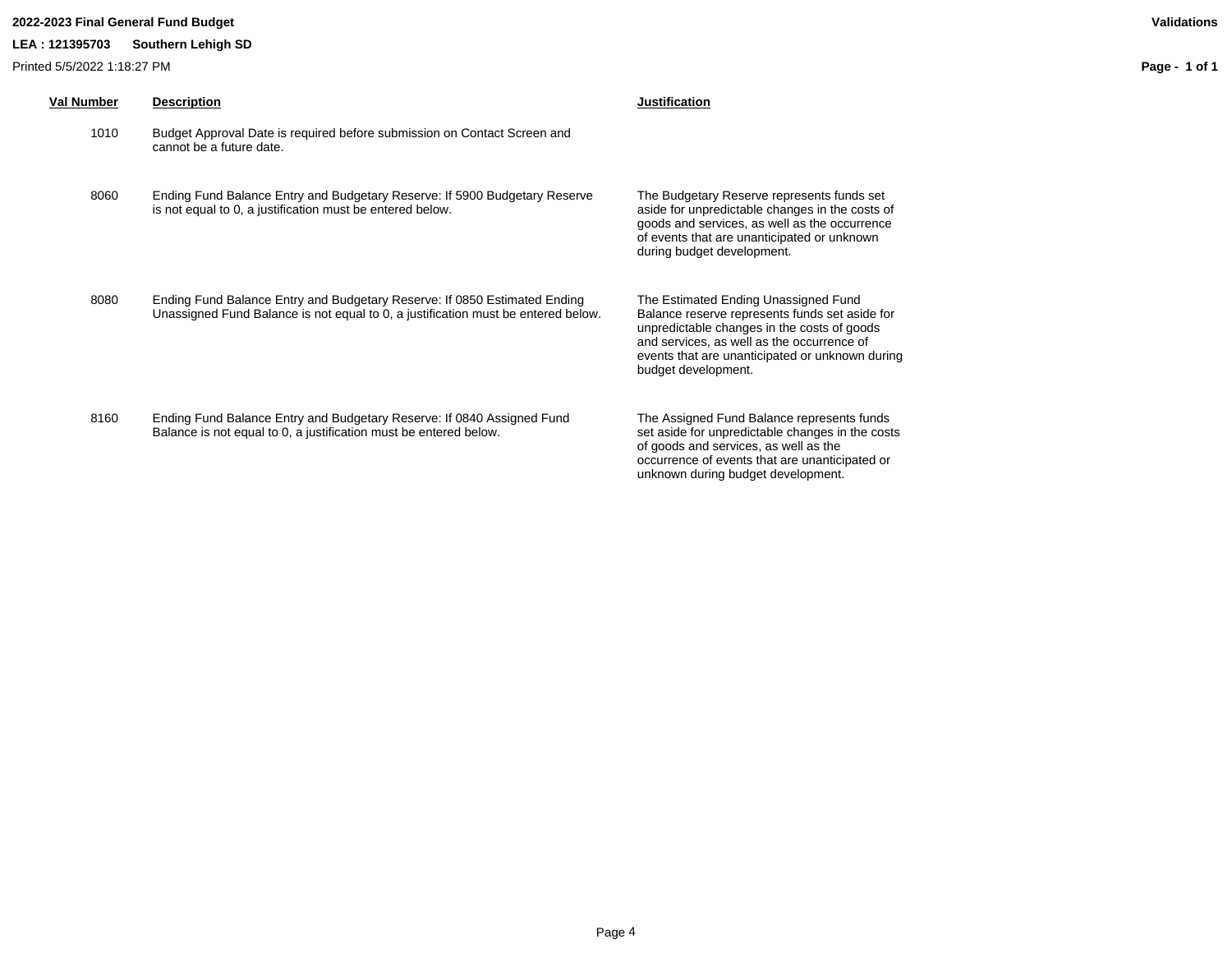**Page - 1 of 1**

**ITEM AMOUNTS**

| Estimated Beginning Unreserved Fund Balance Available for Appropriation and Reserves Scheduled For Liquidation |  |
|----------------------------------------------------------------------------------------------------------------|--|
| During The Fiscal Year                                                                                         |  |

| 0810 Nonspendable Fund Balance                                                                                                                        |            |              |
|-------------------------------------------------------------------------------------------------------------------------------------------------------|------------|--------------|
| 0820 Restricted Fund Balance                                                                                                                          |            |              |
| 0830 Committed Fund Balance                                                                                                                           |            |              |
| 0840 Assigned Fund Balance                                                                                                                            | 10,266,580 |              |
| 0850 Unassigned Fund Balance                                                                                                                          | 4,200,000  |              |
| Total Estimated Beginning Unreserved Fund Balance Available for Appropriation and Reserves Scheduled For Liquidation<br><b>During The Fiscal Year</b> |            | \$14,466,580 |
| <b>Estimated Revenues And Other Financing Sources</b>                                                                                                 |            |              |
| 6000 Revenue from Local Sources                                                                                                                       | 56,018,074 |              |
| 7000 Revenue from State Sources                                                                                                                       | 15,052,586 |              |
| 8000 Revenue from Federal Sources                                                                                                                     | 527,013    |              |
| 9000 Other Financing Sources                                                                                                                          |            |              |
| <b>Total Estimated Revenues And Other Financing Sources</b>                                                                                           |            | \$71,597,673 |
| Total Estimated Fund Balance, Revenues, and Other Financing Sources Available for Appropriation                                                       |            | \$86,064,253 |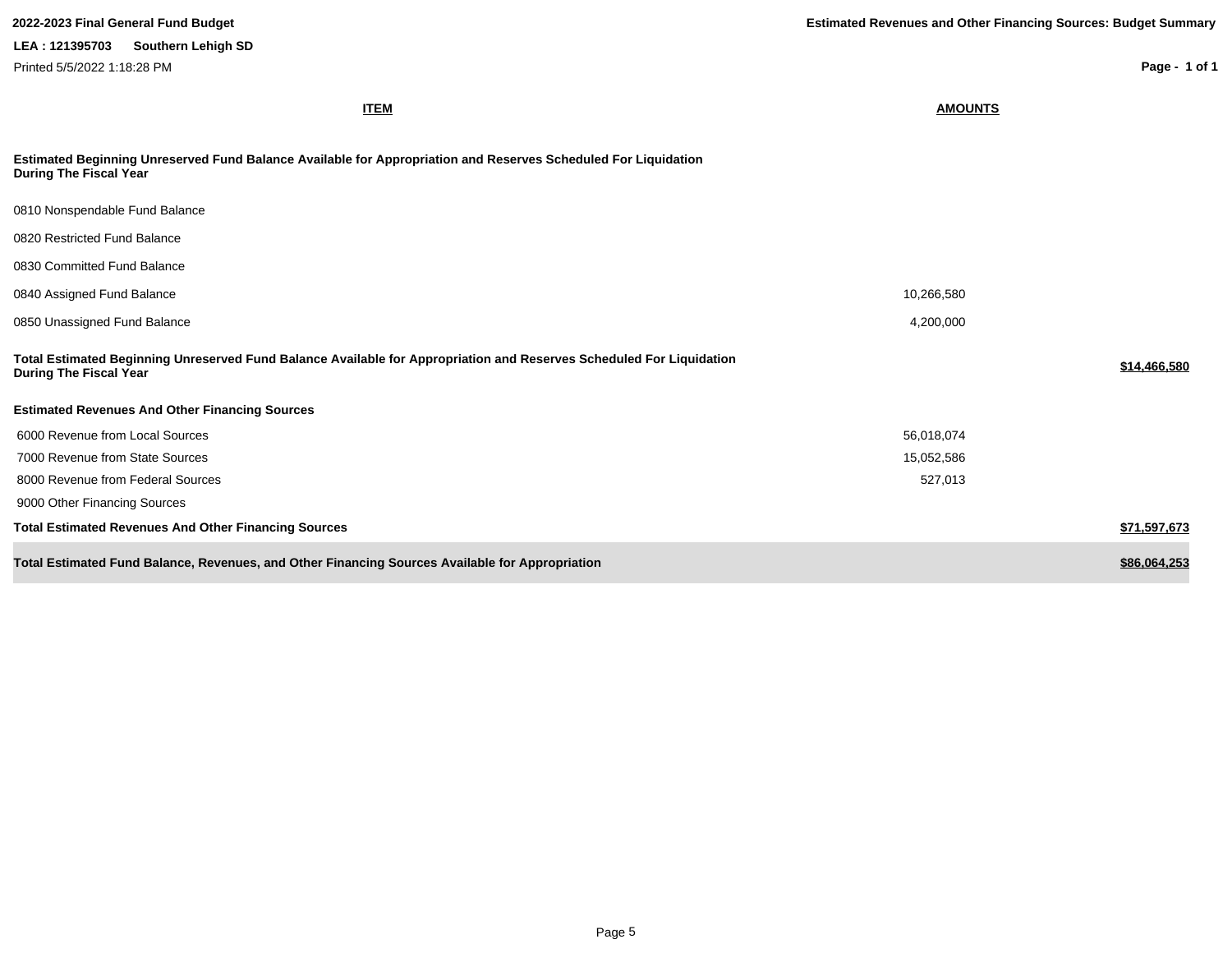**REVENUE FROM LOCAL SOURCES**

Printed 5/5/2022 1:18:29 PM

| Amount |
|--------|
|        |

| 6111 Current Real Estate Taxes                                                                                   | 47,967,449   |
|------------------------------------------------------------------------------------------------------------------|--------------|
| 6112 Interim Real Estate Taxes                                                                                   | 316,854      |
| 6113 Public Utility Realty Taxes                                                                                 | 48,000       |
| 6140 Current Act 511 Taxes - Flat Rate Assessments                                                               | 56,652       |
| 6150 Current Act 511 Taxes - Proportional Assessments                                                            | 6,098,446    |
| 6400 Delinguencies on Taxes Levied / Assessed by the LEA                                                         | 700,000      |
| 6500 Earnings on Investments                                                                                     | 200,000      |
| 6700 Revenues from LEA Activities                                                                                | 105,500      |
| 6800 Revenues from Intermediary Sources / Pass-Through Funds                                                     | 351,173      |
| 6920 Contributions and Donations from Private Sources                                                            | 90,000       |
| 6940 Tuition from Patrons                                                                                        | 35,280       |
| 6990 Refunds and Other Miscellaneous Revenue                                                                     | 48,720       |
| <b>REVENUE FROM LOCAL SOURCES</b>                                                                                | \$56,018,074 |
| <b>REVENUE FROM STATE SOURCES</b>                                                                                |              |
| 7111 Basic Education Funding-Formula                                                                             | 4,752,407    |
| 7112 Basic Education Funding-Social Security                                                                     | 1,120,617    |
| 7160 Tuition for Orphans Subsidy                                                                                 | 53,291       |
| 7240 Driver Education - Student                                                                                  | 9,800        |
| 7271 Special Education funds for School-Aged Pupils                                                              | 1,362,400    |
| 7311 Pupil Transportation Subsidy                                                                                | 1,403,964    |
| 7320 Rental and Sinking Fund Payments / Building Reimbursement Subsidy                                           | 632,419      |
| 7330 Health Services (Medical, Dental, Nurse, Act 25)                                                            | 62,570       |
| 7340 State Property Tax Reduction Allocation                                                                     | 838,709      |
| 7505 Ready to Learn Block Grant                                                                                  | 147,449      |
| 7820 State Share of Retirement Contributions                                                                     | 4,668,960    |
| <b>REVENUE FROM STATE SOURCES</b>                                                                                | \$15,052,586 |
| <b>REVENUE FROM FEDERAL SOURCES</b>                                                                              |              |
| 8514 NCLB, Title I - Improving the Academic Achievement of the                                                   | 248,900      |
| Disadvantaged<br>8515 NCLB, Title II - Preparing, Training and Recruiting High Quality                           | 58,835       |
| <b>Teachers and Principals</b><br>8516 NCLB, Title III - Language Instruction for Limited English Proficient and | 6,728        |
| <b>Immigrant Students</b>                                                                                        |              |
| 8517 NCLB, Title IV - 21St Century Schools                                                                       | 3,843        |
| 8743 ESSER II - Elementary and Secondary School Emergency Relief Fund                                            | 200,000      |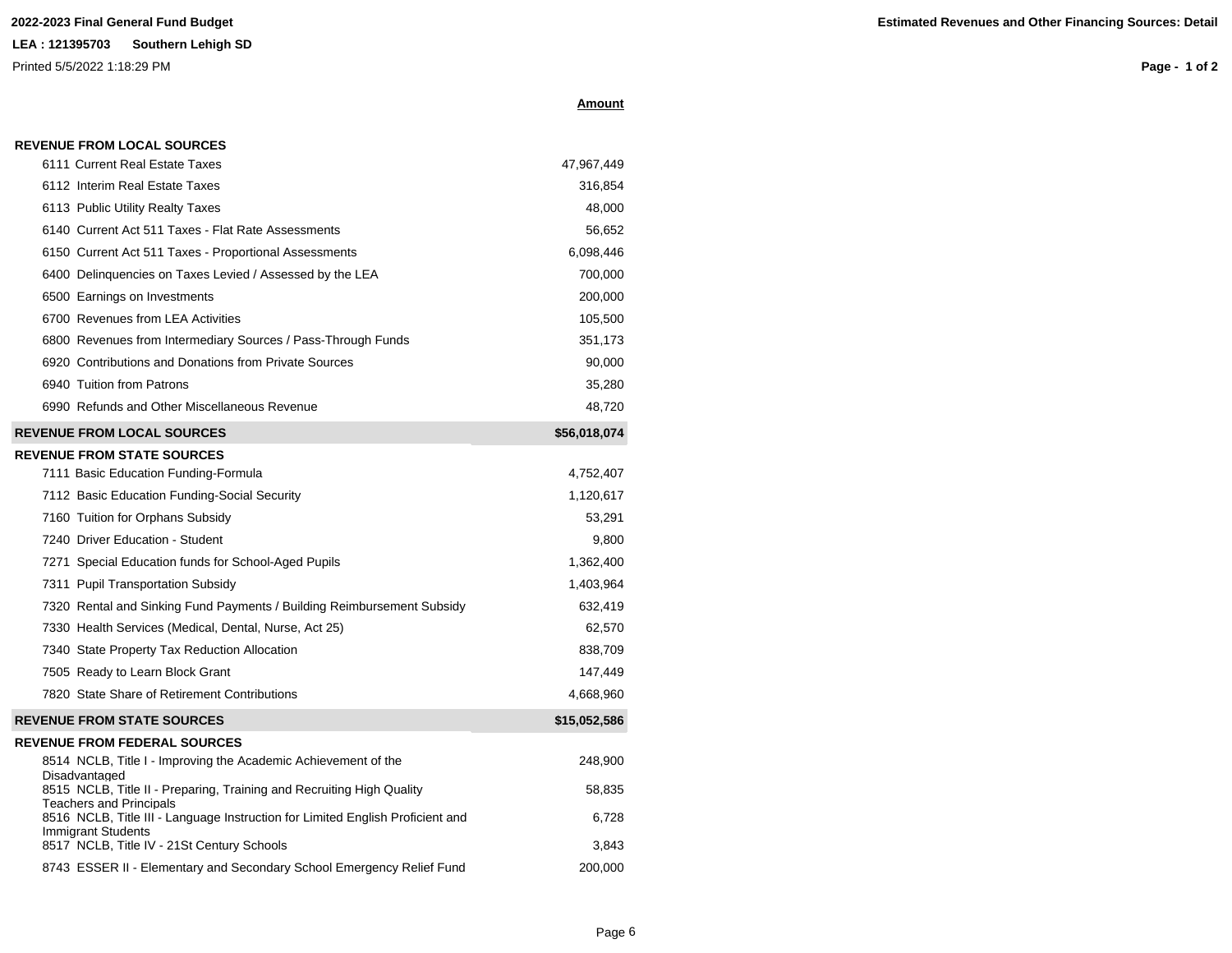Printed 5/5/2022 1:18:29 PM

**Page - 2 of 2**

| <b>REVENUE FROM FEDERAL SOURCES</b><br>8810 School-Based Access Medicaid Reimbursement Program (SBAP)<br>Reimbursements (Access) | 8.707      |
|----------------------------------------------------------------------------------------------------------------------------------|------------|
| <b>REVENUE FROM FEDERAL SOURCES</b>                                                                                              | \$527.013  |
| <b>TOTAL ESTIMATED REVENUES AND OTHER SOURCES</b>                                                                                | 71,597,673 |

**Amount**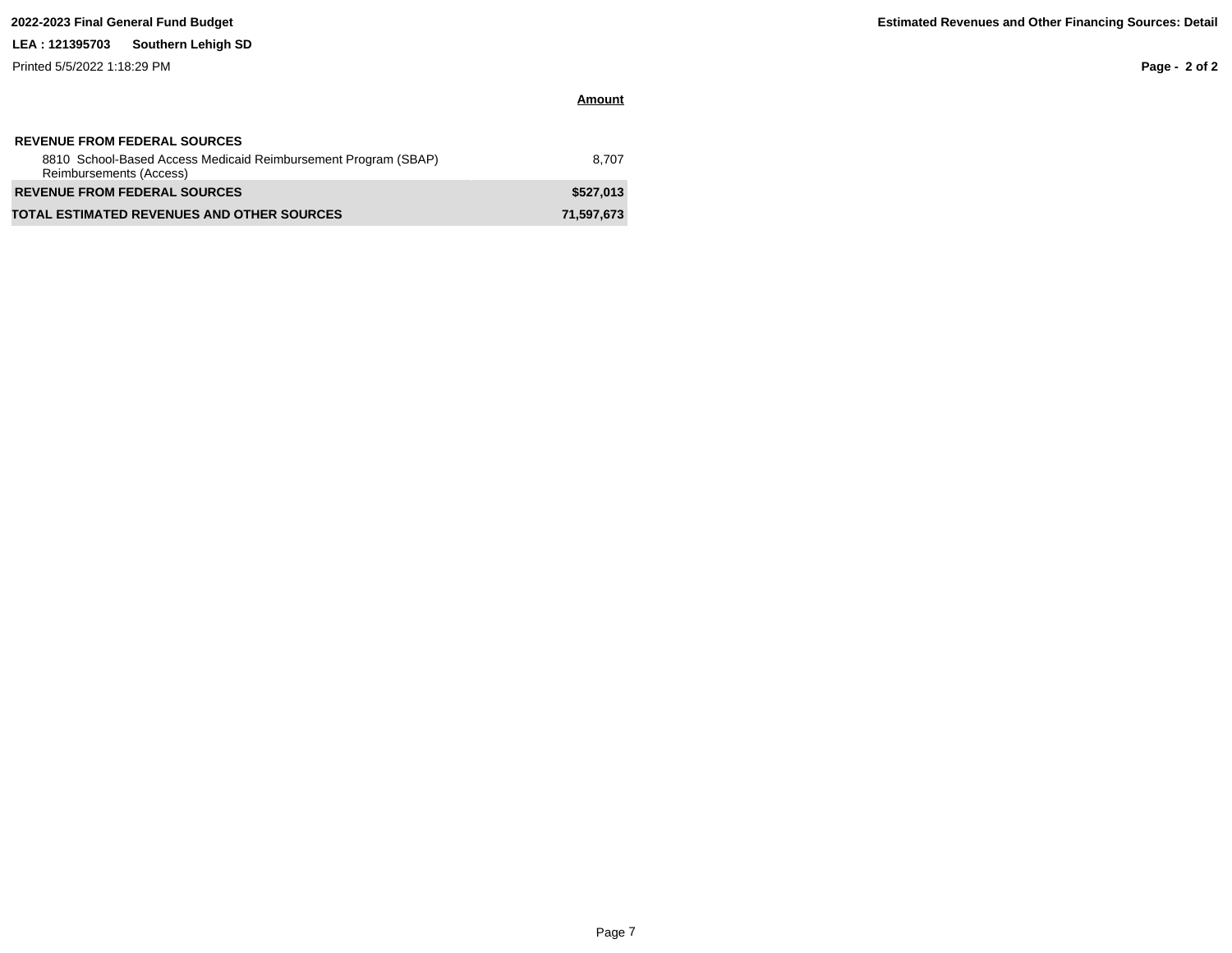## **2022-2023 Final General Fund Budget Real Estate Tax Rate (RETR) Report**

**AUN: 121395703 Southern Lehigh SD** Printed 5/5/2022 1:18:31 PM

|                            | Act 1 Index (current): 3.4%                           |                 |                 |
|----------------------------|-------------------------------------------------------|-----------------|-----------------|
| <b>Calculation Method:</b> |                                                       | Rate            |                 |
|                            | Approx. Tax Revenue from RE Taxes:                    | \$47,967,449    |                 |
|                            | Amount of Tax Relief for Homestead Exclusions         | \$838,709       |                 |
|                            | <b>Total Approx. Tax Revenue:</b>                     | \$48,806,158    |                 |
|                            | Approx. Tax Levy for Tax Rate Calculation:            | \$49,635,707    |                 |
|                            |                                                       | Lehigh          | <b>Total</b>    |
|                            | 2021-22 Data                                          |                 |                 |
|                            | a. Assessed Value                                     | \$2,836,125,700 | \$2,836,125,700 |
|                            | b. Real Estate Mills                                  | 16.9295         |                 |
| L.                         | 2022-23 Data                                          |                 |                 |
|                            | c. 2020 STEB Market Value                             | \$2,894,861,893 | \$2,894,861,893 |
|                            | d. Assessed Value                                     | \$2,875,848,500 | \$2,875,848,500 |
|                            | e. Assessed Value of New Constr/ Renov                | \$0             | \$0             |
|                            | 2021-22 Calculations                                  |                 |                 |
|                            | f. 2021-22 Tax Levy                                   | \$48,014,190    | \$48,014,190    |
|                            | $(a * b)$                                             |                 |                 |
|                            | 2022-23 Calculations                                  |                 |                 |
| II.                        | g. Percent of Total Market Value                      | 100.00000%      | 100.00000%      |
|                            | h. Rebalanced 2021-22 Tax Levy                        | \$48,014,190    | \$48,014,190    |
|                            | (f Total $*$ g)                                       |                 |                 |
|                            | i. Base Mills Subject to Index                        | 16.9295         |                 |
|                            | $(h / a * 1000)$ if no reassessment                   |                 |                 |
|                            | $(h / (d-e) * 1000)$ if reassessment                  |                 |                 |
|                            | <b>Calculation of Tax Rates and Levies Generated</b>  |                 |                 |
|                            | j. Weighted Avg. Collection Percentage                | 98.30000%       | 98.30000%       |
|                            | k. Tax Levy Needed                                    | \$49,635,707    | \$49,635,707    |
|                            | (Approx. Tax Levy * g)                                |                 |                 |
|                            | I. 2022-23 Real Estate Tax Rate                       | 17.2595         |                 |
| Ш.                         | $(k/d * 1000)$                                        |                 |                 |
|                            | m. Tax Levy Generated by Mills                        | \$49,635,707    | \$49,635,707    |
|                            | $(1/1000 * d)$                                        |                 |                 |
|                            | n. Tax Levy minus Tax Relief for Homestead Exclusions |                 | \$48,796,998    |
|                            | (m - Amount of Tax Relief for Homestead Exclusions)   |                 |                 |
|                            | o. Net Tax Revenue Generated By Mills                 |                 | \$47,967,449    |
|                            | (n * Est. Pct. Collection)                            |                 |                 |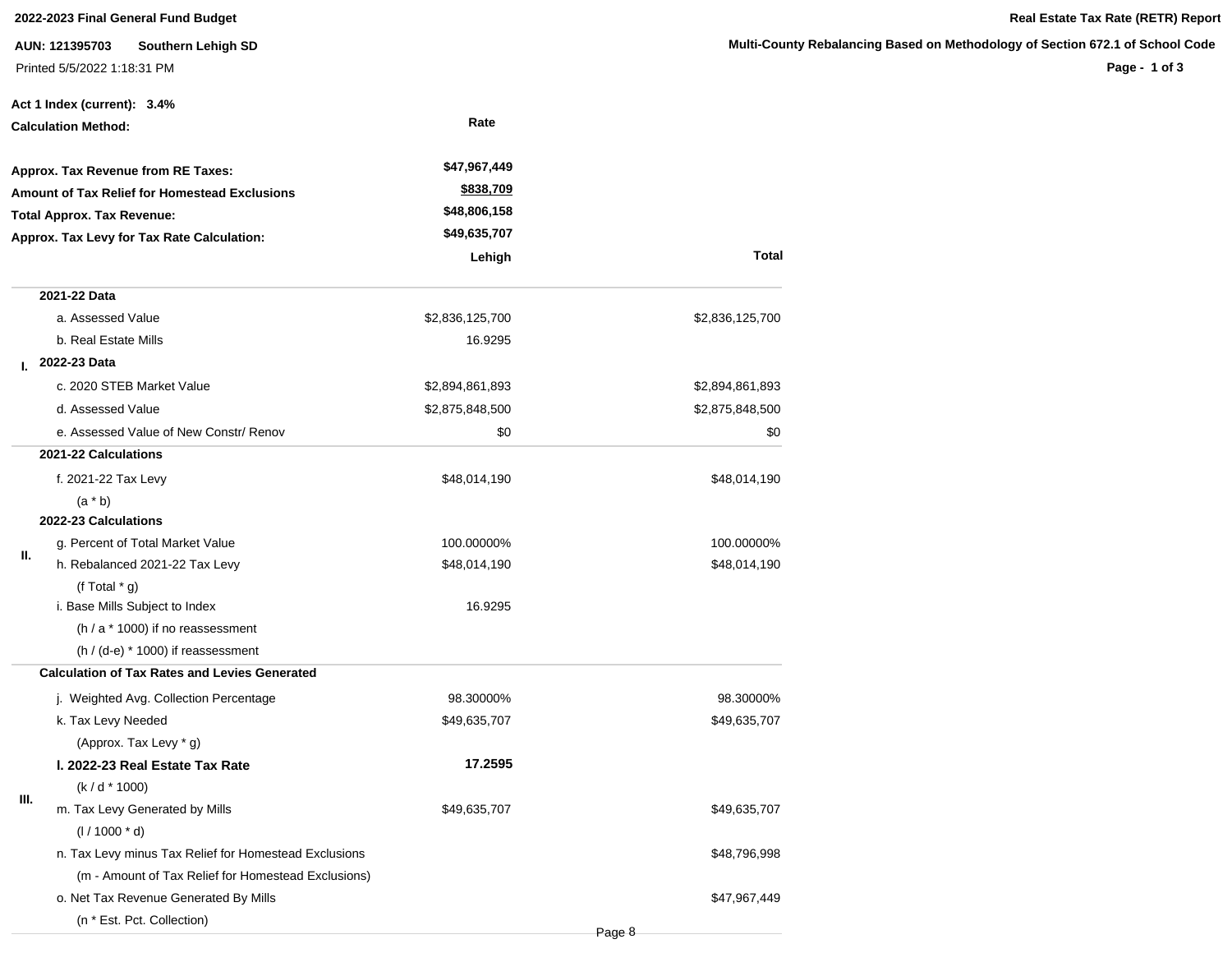|                                                                                                                                                                               | 2022-2023 Final General Fund Budget                                 |                                                           |                       |
|-------------------------------------------------------------------------------------------------------------------------------------------------------------------------------|---------------------------------------------------------------------|-----------------------------------------------------------|-----------------------|
|                                                                                                                                                                               | AUN: 121395703<br>Southern Lehigh SD<br>Printed 5/5/2022 1:18:31 PM |                                                           | <b>Multi-County I</b> |
|                                                                                                                                                                               | Act 1 Index (current): 3.4%<br><b>Calculation Method:</b>           | Rate                                                      |                       |
| Approx. Tax Revenue from RE Taxes:<br><b>Amount of Tax Relief for Homestead Exclusions</b><br><b>Total Approx. Tax Revenue:</b><br>Approx. Tax Levy for Tax Rate Calculation: |                                                                     | \$47,967,449<br>\$838,709<br>\$48,806,158<br>\$49,635,707 |                       |
|                                                                                                                                                                               |                                                                     | Lehigh                                                    | <b>Total</b>          |
|                                                                                                                                                                               | <b>Index Maximums</b>                                               |                                                           |                       |
|                                                                                                                                                                               | p. Maximum Mills Based On Index<br>$(i * (1 + Index))$              | 17.5051                                                   |                       |
|                                                                                                                                                                               | q. Mills In Excess of Index<br>$(if (l > p), (l - p))$              | 0.0000                                                    |                       |
| IV.                                                                                                                                                                           | r. Maximum Tax Levy Based On Index<br>$(p / 1000 * d)$              | \$50,342,016                                              | \$50,342,016          |
|                                                                                                                                                                               | s. Millage Rate within Index?<br>$($ lf $I > p$ Then No $)$         | Yes                                                       |                       |
|                                                                                                                                                                               | t. Tax Levy In Excess of Index<br>$(if (m > r), (m - r))$           | \$0                                                       | \$0                   |
|                                                                                                                                                                               | u. Tax Revenue In Excess of Index<br>(t * Est. Pct. Collection)     | \$0                                                       | \$0                   |

|    | Information Related to Property Tax Relief    |            |           |
|----|-----------------------------------------------|------------|-----------|
|    | Assessed Value Exclusion per Homestead        | \$7,887.00 |           |
| v. | Number of Homestead/Farmstead Properties      | 6039       | 6039      |
|    | Median Assessed Value of Homestead Properties |            | \$258,200 |

## **Rebalancing Based on Methodology of Section 672.1 of School Code**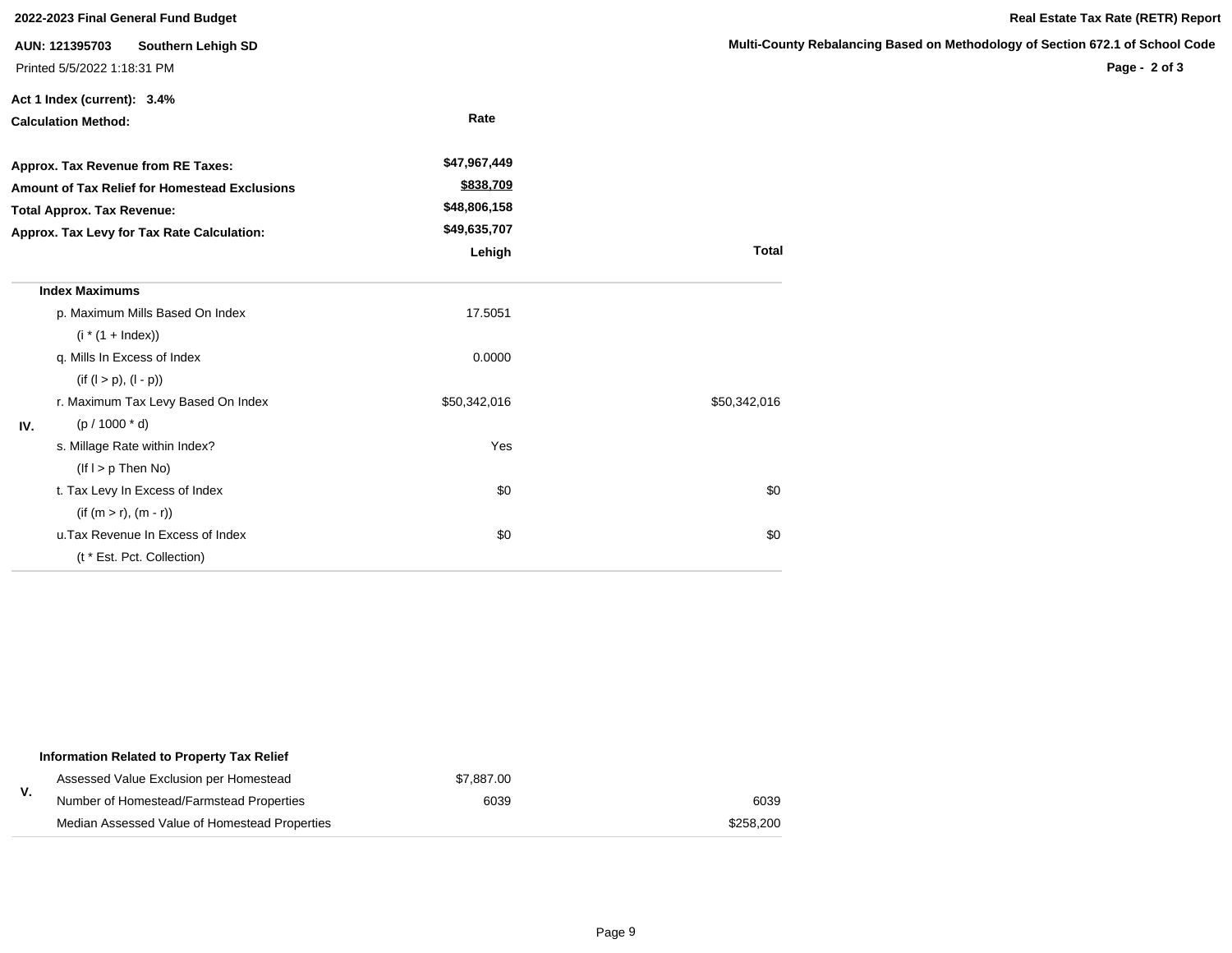| 2022-2023 Final General Fund Budget                                                                                                                                    |                                                                     |                  |                      |     | <b>Real Estate Tax Rate (RETR) Report</b>                                                      |
|------------------------------------------------------------------------------------------------------------------------------------------------------------------------|---------------------------------------------------------------------|------------------|----------------------|-----|------------------------------------------------------------------------------------------------|
| AUN: 121395703<br>Southern Lehigh SD<br>Printed 5/5/2022 1:18:31 PM                                                                                                    |                                                                     |                  |                      |     | Multi-County Rebalancing Based on Methodology of Section 672.1 of School Code<br>Page - 3 of 3 |
| Act 1 Index (current): 3.4%<br><b>Calculation Method:</b>                                                                                                              | Rate                                                                |                  |                      |     |                                                                                                |
| Approx. Tax Revenue from RE Taxes:<br>Amount of Tax Relief for Homestead Exclusions<br><b>Total Approx. Tax Revenue:</b><br>Approx. Tax Levy for Tax Rate Calculation: | \$47,967,449<br>\$838,709<br>\$48,806,158<br>\$49,635,707<br>Lehigh |                  | <b>Total</b>         |     |                                                                                                |
| State Property Tax Reduction Allocation used for: Homestead Exclusions<br>Prior Year State Property Tax Reduction Allocation used for: Homestead Exclusions            |                                                                     | \$838,709<br>\$0 | Lowering RE Tax Rate | \$0 | \$838,709<br>\$0                                                                               |
| <b>Amount of Tax Relief from State/Local Sources</b>                                                                                                                   |                                                                     |                  |                      |     | \$838,709                                                                                      |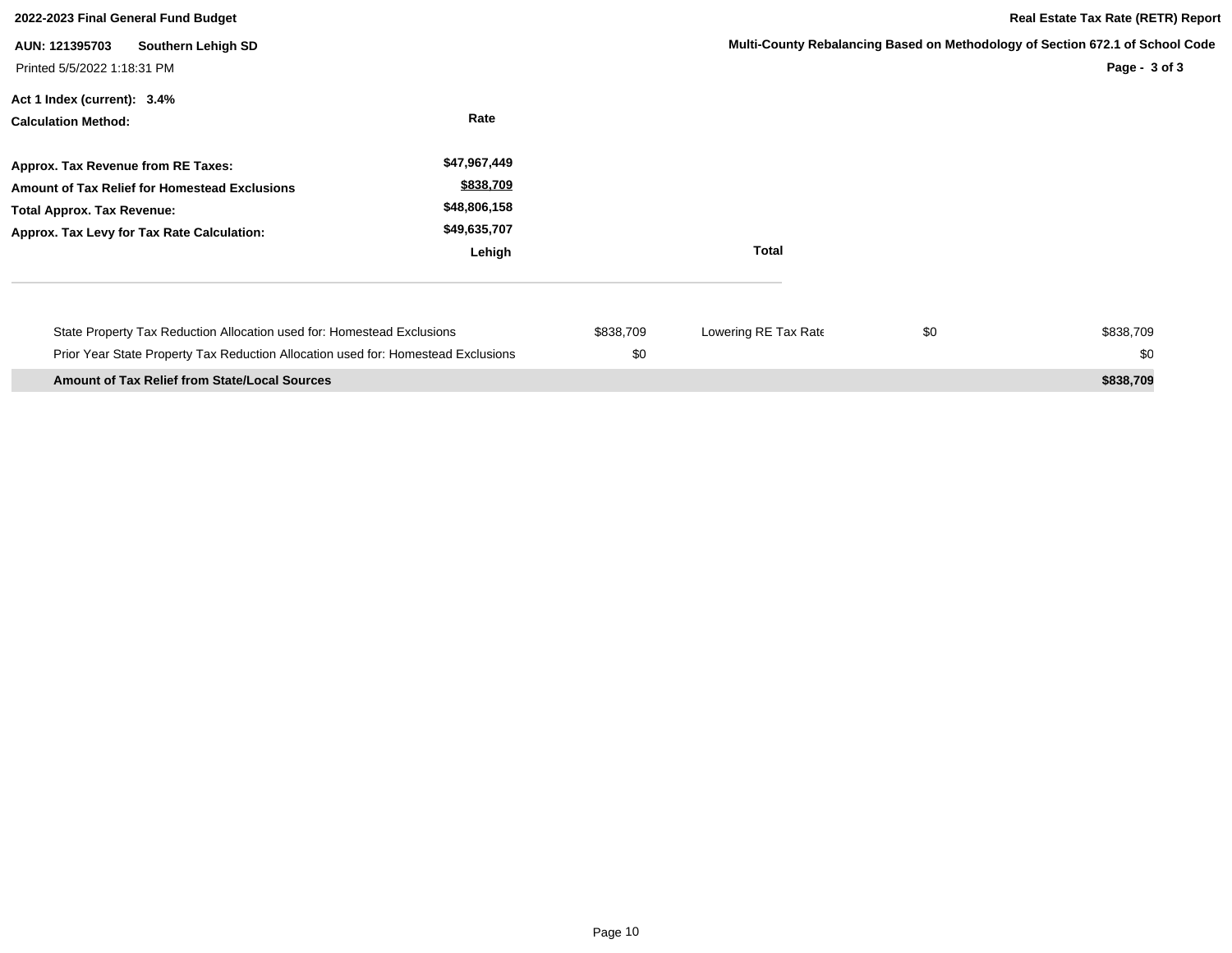**LEA : 121395703 Southern Lehigh SD** Printed 5/5/2022 1:18:33 PM

# **2022-2023 Final General Fund Budget Local Education Agency Tax Data REAL ESTATE, PER CAPITA (SEC. 679), EIT/PIT (ACT 1), LOCAL ENABLING (ACT 511)**

## **Page - 1 of 1**

## **CODE**

| 6111    | <b>Current Real Estate Taxes</b>                      |                          |                             | Amount of Tax Relief for                  |             | <b>Tax Levy Minus Homestead</b> |              |                          | Net Tax Revenue           |
|---------|-------------------------------------------------------|--------------------------|-----------------------------|-------------------------------------------|-------------|---------------------------------|--------------|--------------------------|---------------------------|
|         | County Name Taxable Assessed Value                    | <b>Real Estate Mills</b> | Tax Levy Generated by Mills | <b>Homestead Exclusions</b>               |             | Exclusions                      |              | <b>Percent Collected</b> | <b>Generated By Mills</b> |
| Lehigh  | 2,875,848,500                                         | 17.2595                  | 49,635,707                  |                                           |             |                                 |              | 98.30000%                |                           |
| Totals: | 2,875,848,500                                         |                          | 49,635,707 -                |                                           | $838,709 =$ |                                 | 48,796,998 X | $98.30000\% =$           | 47,967,449                |
|         |                                                       |                          |                             | Rate                                      |             |                                 |              |                          | <b>Estimated Revenue</b>  |
|         |                                                       |                          |                             |                                           |             |                                 |              |                          |                           |
| 6120    | <b>Current Per Capita Taxes, Section 679</b>          |                          |                             | \$0.00                                    |             |                                 |              |                          | 0                         |
| 6140    | Current Act 511 Taxes- Flat Rate Assessments          |                          |                             | Rate                                      |             | Add'l Rate (if appl.)           |              | Tax Levy                 | <b>Estimated Revenue</b>  |
| 6141    | Current Act 511 Per Capita Taxes                      |                          |                             | \$0.00                                    |             | \$0.00                          |              | $\Omega$                 |                           |
| 6142    | Current Act 511 Occupation Taxes- Flat Rate           |                          |                             | \$0.00                                    |             | \$0.00                          |              | $\Omega$                 | 0                         |
| 6143    | <b>Current Act 511 Local Services Taxes</b>           |                          |                             | \$5.00                                    |             | \$0.00                          |              | 56,652                   | 56,652                    |
| 6144    | <b>Current Act 511 Trailer Taxes</b>                  |                          |                             | \$0.00                                    |             | \$0.00                          |              | $\Omega$                 | $\Omega$                  |
| 6145    | Current Act 511 Business Privilege Taxes- Flat Rate   |                          |                             | \$0.00                                    |             | \$0.00                          |              | $\Omega$                 | $\Omega$                  |
| 6146    | Current Act 511 Mechanical Device Taxes- Flat Rate    |                          |                             | \$0.00                                    |             | \$0.00                          |              | $\Omega$                 | $\Omega$                  |
| 6149    | Current Act 511 Taxes, Other Flat Rate Assessments    |                          |                             | \$0.00                                    |             | \$0.00                          |              | $\Omega$                 | $\Omega$                  |
|         | Total Current Act 511 Taxes - Flat Rate Assessments   |                          |                             |                                           |             |                                 |              | 56,652                   | 56,652                    |
| 6150    | Current Act 511 Taxes- Proportional Assessments       |                          |                             | Rate                                      |             | Add'l Rate (if appl.)           |              | Tax Levy                 | <b>Estimated Revenue</b>  |
| 6151    | Current Act 511 Earned Income Taxes                   |                          |                             | 0.500%                                    |             | 0.000%                          |              | 5,206,584                | 5,206,584                 |
| 6152    | Current Act 511 Occupation Taxes                      |                          |                             | 0.000                                     |             | 0.000                           |              | 0                        | $\mathbf 0$               |
| 6153    | Current Act 511 Real Estate Transfer Taxes            |                          |                             | 0.500%                                    |             | 0.000%                          |              | 891,862                  | 891,862                   |
| 6154    | <b>Current Act 511 Amusement Taxes</b>                |                          |                             | 0.000%                                    |             | 0.000%                          |              | $\Omega$                 | $\Omega$                  |
| 6155    | Current Act 511 Business Privilege Taxes              |                          |                             | 0.000                                     |             | 0.000                           |              | $\Omega$                 |                           |
| 6156    | Current Act 511 Mechanical Device Taxes- Percentage   |                          |                             | 0.000%                                    |             | 0.000%                          |              | $\Omega$                 |                           |
| 6157    | Current Act 511 Mercantile Taxes                      |                          |                             | 0.000                                     |             | 0.000                           |              | 0                        | $\Omega$                  |
| 6159    | Current Act 511 Taxes, Other Proportional Assessments |                          |                             | 0                                         |             | $\mathbf 0$                     |              | $\Omega$                 | $\Omega$                  |
|         | Total Current Act 511 Taxes- Proportional Assessments |                          |                             |                                           |             |                                 |              | 6,098,446                | 6,098,446                 |
|         | <b>Total Act 511, Current Taxes</b>                   |                          |                             |                                           |             |                                 |              |                          | 6,155,098                 |
|         |                                                       |                          |                             | <b>Act 511 Tax Limit</b><br>$\rightarrow$ |             | 2,894,861,893 X                 |              | 12                       | 34,738,343                |
|         |                                                       |                          |                             |                                           |             | <b>Market Value</b>             |              | <b>Mills</b>             | (511 Limit)               |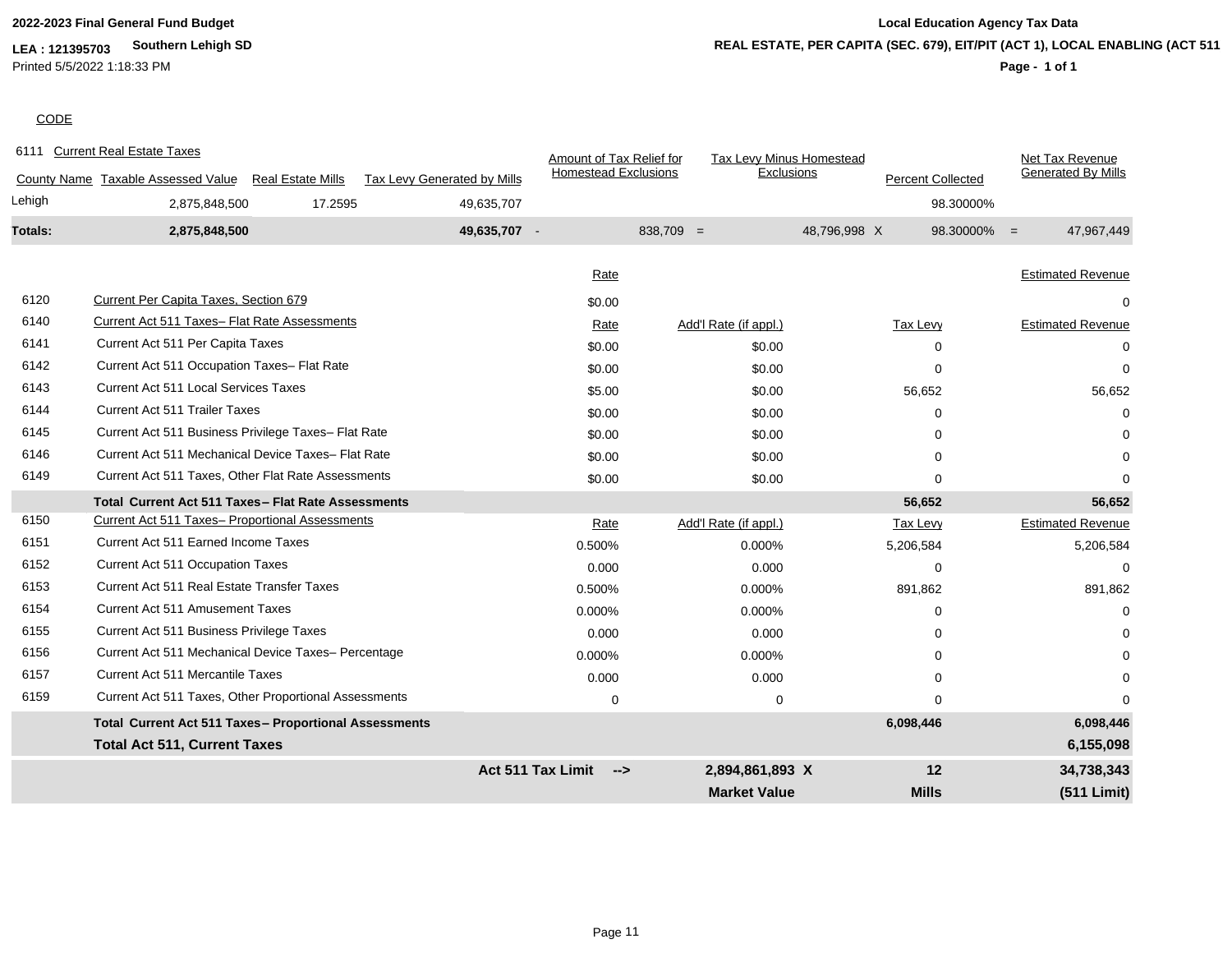Printed 5/5/2022 1:18:34 PM

| Tax                 |                                                 | Tax Rate Charged in:    |           | Percent           | Less than            |       | <b>Additional Tax Rate</b><br>Charged in: |         | Percent           | Less than            |
|---------------------|-------------------------------------------------|-------------------------|-----------|-------------------|----------------------|-------|-------------------------------------------|---------|-------------------|----------------------|
| <b>Functio</b><br>n | <b>Description</b>                              | 2021-22<br>(Rebalanced) | 2022-23   | Change in<br>Rate | or equal to<br>Index | Index | 2021-22<br>(Rebalanced)                   | 2022-23 | Change in<br>Rate | or equal to<br>Index |
| 6111                | <b>Current Real Estate Taxes</b>                |                         |           |                   |                      |       |                                           |         |                   |                      |
|                     | Lehigh                                          | 16.9295                 | 17.2595   | 1.95%             | <b>Yes</b>           | 3.4%  |                                           |         |                   |                      |
|                     | Current Act 511 Taxes- Flat Rate Assessments    |                         |           |                   |                      |       |                                           |         |                   |                      |
| 6143                | Current Act 511 Local Services Taxes            | \$5.00                  | \$5.00    | $0.00\%$          | <b>Yes</b>           | 3.4%  |                                           |         |                   |                      |
|                     | Current Act 511 Taxes- Proportional Assessments |                         |           |                   |                      |       |                                           |         |                   |                      |
| 6151                | Current Act 511 Earned Income Taxes             | 0.500%                  | 0.500%    | 0.00%             | <b>Yes</b>           | 3.4%  |                                           |         |                   |                      |
| 6153                | Current Act 511 Real Estate Transfer Taxes      | 0.500%                  | $0.500\%$ | 0.00%             | <b>Yes</b>           | 3.4%  |                                           |         |                   |                      |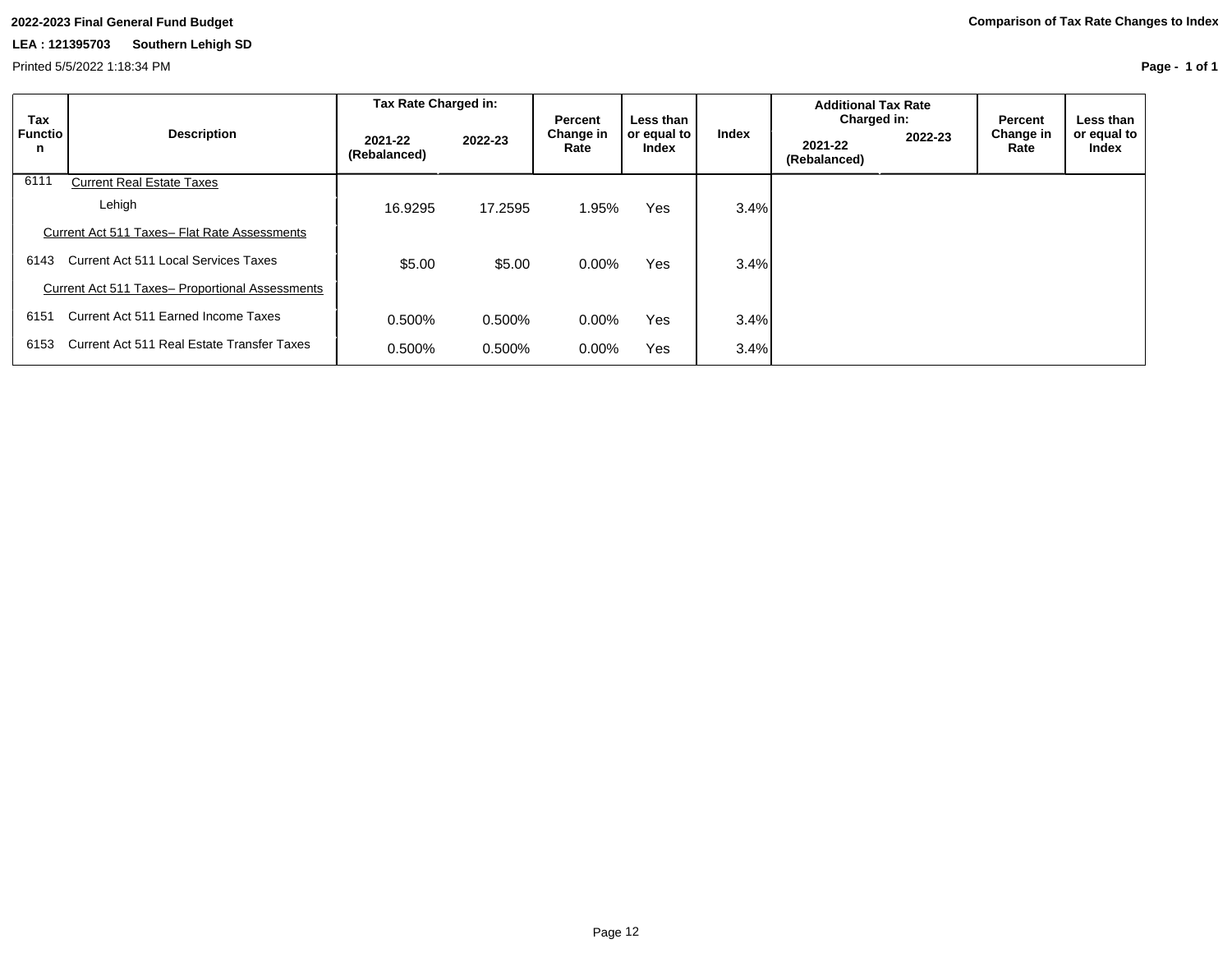| 2022-2023 Final General Fund Budget                                                      | <b>Estimated Expenditures and Other Financing Uses: Budget Summary</b> |
|------------------------------------------------------------------------------------------|------------------------------------------------------------------------|
| LEA: 121395703<br><b>Southern Lehigh SD</b>                                              |                                                                        |
| Printed 5/5/2022 1:18:35 PM                                                              | Page - 1 of 1                                                          |
| <b>Description</b>                                                                       | Amount                                                                 |
| 1000 Instruction                                                                         |                                                                        |
| 1100 Regular Programs - Elementary / Secondary                                           | 32,496,550                                                             |
| 1200 Special Programs - Elementary / Secondary                                           | 8,730,296                                                              |
| 1300 Vocational Education                                                                | 1,423,784                                                              |
| 1400 Other Instructional Programs - Elementary / Secondary                               | 314,682                                                                |
| 1700 Higher Education Programs for Secondary Students                                    | 285,879                                                                |
| <b>Total Instruction</b>                                                                 | \$43,251,191                                                           |
| 2000 Support Services                                                                    |                                                                        |
| 2100 Support Services - Students                                                         | 2,154,299                                                              |
| 2200 Support Services - Instructional Staff                                              | 2,316,837                                                              |
| 2300 Support Services - Administration                                                   | 3,626,381                                                              |
| 2400 Support Services - Pupil Health                                                     | 857,730                                                                |
| 2500 Support Services - Business                                                         | 842,515                                                                |
| 2600 Operation and Maintenance of Plant Services<br>2700 Student Transportation Services | 5,753,977                                                              |
| 2800 Support Services - Central                                                          | 5,047,712<br>1,212,723                                                 |
| 2900 Other Support Services                                                              | 70,726                                                                 |
| <b>Total Support Services</b>                                                            | \$21,882,900                                                           |
| 3000 Operation of Non-Instructional Services                                             |                                                                        |
| 3200 Student Activities                                                                  | 1,683,733                                                              |
| 3300 Community Services                                                                  | 84.916                                                                 |
| <b>Total Operation of Non-Instructional Services</b>                                     | \$1,768,649                                                            |
| 5000 Other Expenditures and Financing Uses                                               |                                                                        |
| 5100 Debt Service / Other Expenditures and Financing Uses                                | 6,295,391                                                              |
| 5200 Interfund Transfers - Out                                                           | 223,700                                                                |
| 5900 Budgetary Reserve                                                                   | 167,906                                                                |
| <b>Total Other Expenditures and Financing Uses</b>                                       | \$6,686,997                                                            |
| <b>Total Estimated Expenditures and Other Financing Uses</b>                             | \$73,589,737                                                           |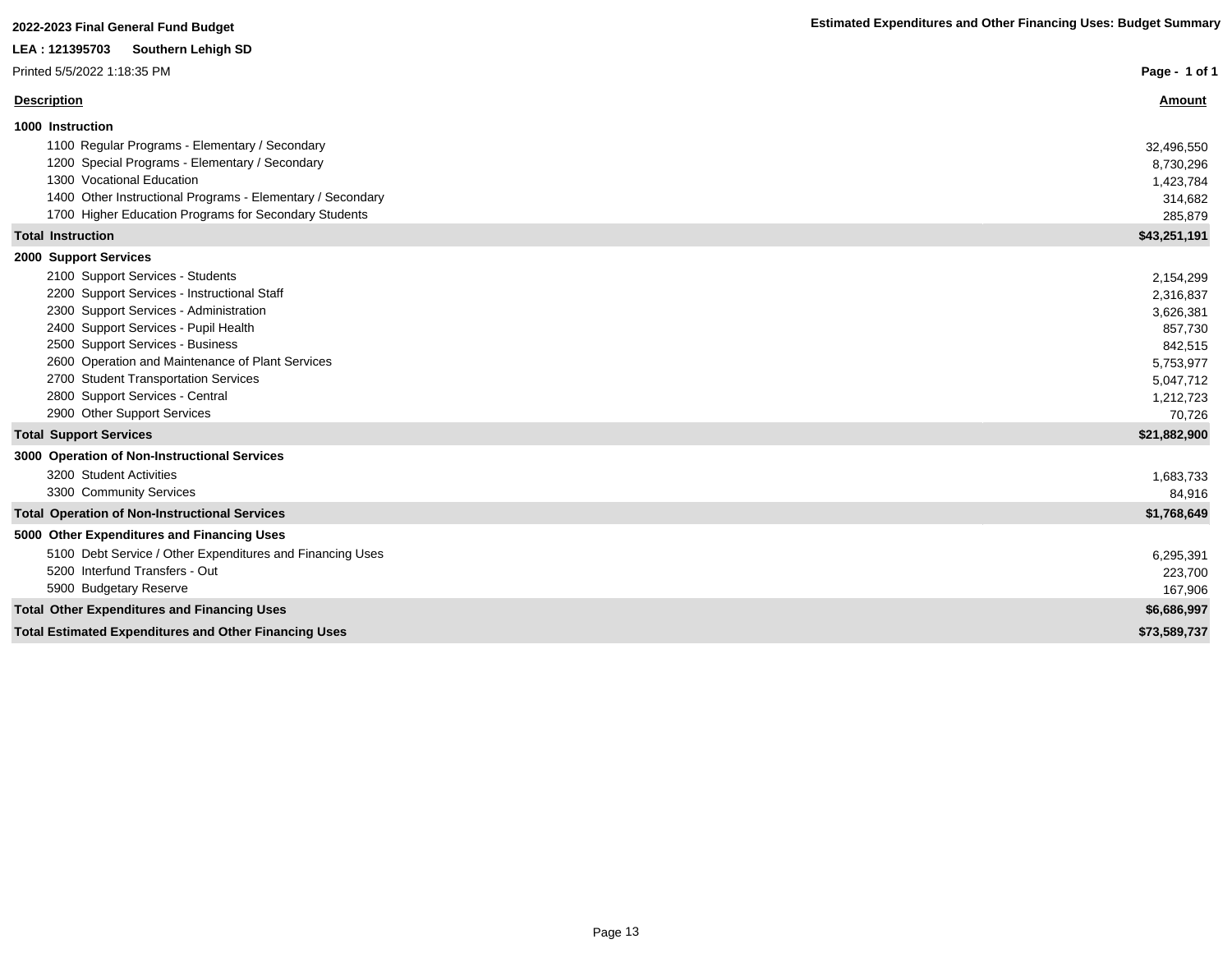| 2022-2023 Final General Fund Budget                                                             | <b>Estimated Expenditures and Other Financing Uses: Detail</b> |
|-------------------------------------------------------------------------------------------------|----------------------------------------------------------------|
| LEA: 121395703<br><b>Southern Lehigh SD</b>                                                     |                                                                |
| Printed 5/5/2022 1:18:37 PM                                                                     | Page - 1 of 4                                                  |
| <b>Description</b>                                                                              | <u>Amount</u>                                                  |
| 1000 Instruction                                                                                |                                                                |
| 1100 Regular Programs - Elementary / Secondary                                                  |                                                                |
| 100 Personnel Services - Salaries                                                               | 16,494,563                                                     |
| 200 Personnel Services - Employee Benefits                                                      | 11,434,801                                                     |
| 300 Purchased Professional and Technical Services                                               | 3,860                                                          |
| 400 Purchased Property Services                                                                 | 542,230                                                        |
| 500 Other Purchased Services                                                                    | 2,822,558                                                      |
| 600 Supplies                                                                                    | 1,078,920                                                      |
| 700 Property                                                                                    | 95,537                                                         |
| 800 Other Objects                                                                               | 24,081                                                         |
| <b>Total Regular Programs - Elementary / Secondary</b>                                          | \$32,496,550                                                   |
| 1200 Special Programs - Elementary / Secondary                                                  |                                                                |
| 100 Personnel Services - Salaries                                                               | 3,500,541                                                      |
| 200 Personnel Services - Employee Benefits<br>300 Purchased Professional and Technical Services | 2,391,485                                                      |
| 400 Purchased Property Services                                                                 | 2,600,000                                                      |
| 500 Other Purchased Services                                                                    | 500<br>190,700                                                 |
| 600 Supplies                                                                                    | 31,745                                                         |
| 700 Property                                                                                    | 13,000                                                         |
| 800 Other Objects                                                                               | 2,325                                                          |
| <b>Total Special Programs - Elementary / Secondary</b>                                          | \$8,730,296                                                    |
| 1300 Vocational Education                                                                       |                                                                |
| 500 Other Purchased Services                                                                    | 1,423,784                                                      |
| <b>Total Vocational Education</b>                                                               | \$1,423,784                                                    |
| 1400 Other Instructional Programs - Elementary / Secondary                                      |                                                                |
| 100 Personnel Services - Salaries                                                               | 182,442                                                        |
| 200 Personnel Services - Employee Benefits                                                      | 124,640                                                        |
| 400 Purchased Property Services                                                                 | 3,000                                                          |
| 500 Other Purchased Services                                                                    | 600                                                            |
| 600 Supplies                                                                                    | 4,000                                                          |
| Total Other Instructional Programs - Elementary / Secondary                                     | \$314,682                                                      |
| 1700 Higher Education Programs for Secondary Students                                           |                                                                |
| 500 Other Purchased Services                                                                    | 285,879                                                        |
| <b>Total Higher Education Programs for Secondary Students</b>                                   | \$285,879                                                      |
| <b>Total Instruction</b>                                                                        | \$43,251,191                                                   |
| 2000 Support Services                                                                           |                                                                |
| 2100 Support Services - Students                                                                |                                                                |
| 100 Personnel Services - Salaries                                                               | 1,270,838                                                      |
| 200 Personnel Services - Employee Benefits                                                      | 868,206                                                        |
| 500 Other Purchased Services                                                                    | 1,730                                                          |
| 600 Supplies                                                                                    | 13,000                                                         |
| 800 Other Objects                                                                               | 525                                                            |
| <b>Total Support Services - Students</b>                                                        | \$2,154,299                                                    |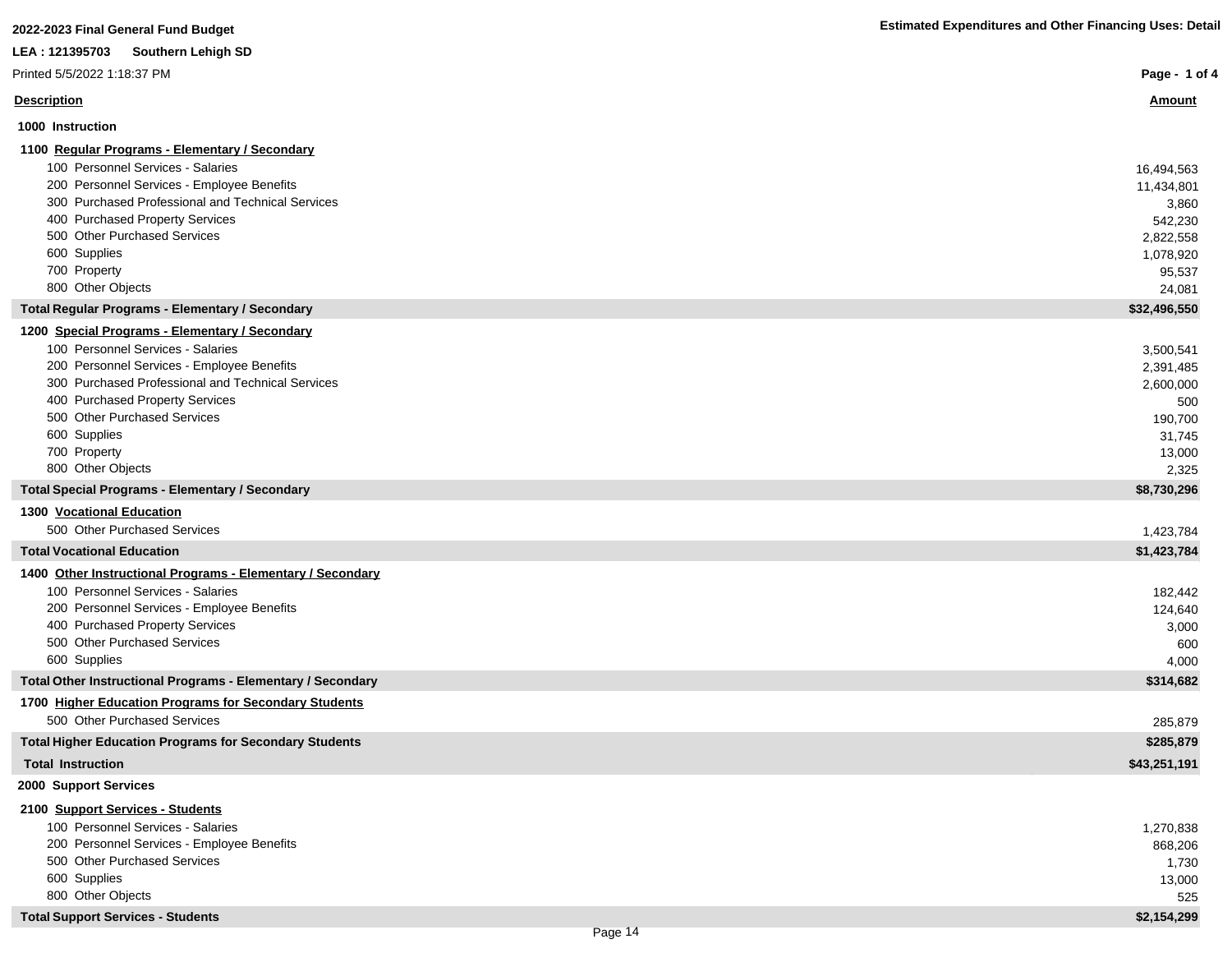| zuzz-zuzu i iliai Gelleiai I uliu Duuyel                                                        |                      |
|-------------------------------------------------------------------------------------------------|----------------------|
| LEA : 121395703<br>Southern Lehigh SD                                                           |                      |
| Printed 5/5/2022 1:18:37 PM                                                                     | Page - 2 of 4        |
| <u>Description</u>                                                                              | <u>Amount</u>        |
| 2200 Support Services - Instructional Staff                                                     |                      |
| 100 Personnel Services - Salaries                                                               | 1,307,296            |
| 200 Personnel Services - Employee Benefits                                                      | 899,578              |
| 300 Purchased Professional and Technical Services                                               | 27,899               |
| 500 Other Purchased Services                                                                    | 23,355               |
| 600 Supplies                                                                                    | 57,660               |
| 800 Other Objects                                                                               | 1,049                |
| <b>Total Support Services - Instructional Staff</b>                                             | \$2,316,837          |
| 2300 Support Services - Administration                                                          |                      |
| 100 Personnel Services - Salaries                                                               | 1,865,936            |
| 200 Personnel Services - Employee Benefits<br>300 Purchased Professional and Technical Services | 1,301,398<br>211,100 |
| 400 Purchased Property Services                                                                 | 19,000               |
| 500 Other Purchased Services                                                                    | 80,490               |
| 600 Supplies                                                                                    | 36,400               |
| 700 Property                                                                                    | 2,000                |
| 800 Other Objects                                                                               | 110,057              |
| <b>Total Support Services - Administration</b>                                                  | \$3,626,381          |
| 2400 Support Services - Pupil Health                                                            |                      |
| 100 Personnel Services - Salaries                                                               | 503,697              |
| 200 Personnel Services - Employee Benefits                                                      | 344,113              |
| 300 Purchased Professional and Technical Services                                               | 950                  |
| 400 Purchased Property Services                                                                 | 200                  |
| 500 Other Purchased Services                                                                    | 1,100                |
| 600 Supplies                                                                                    | 7,670                |
| <b>Total Support Services - Pupil Health</b>                                                    | \$857,730            |
| 2500 Support Services - Business                                                                |                      |
| 100 Personnel Services - Salaries                                                               | 399,234              |
| 200 Personnel Services - Employee Benefits<br>300 Purchased Professional and Technical Services | 300,631              |
| 400 Purchased Property Services                                                                 | 19,200               |
| 500 Other Purchased Services                                                                    | 70,000               |
| 600 Supplies                                                                                    | 6,600<br>44,600      |
| 700 Property                                                                                    | 1,750                |
| 800 Other Objects                                                                               | 500                  |
| <b>Total Support Services - Business</b>                                                        | \$842,515            |
| 2600 Operation and Maintenance of Plant Services                                                |                      |
| 100 Personnel Services - Salaries                                                               | 2,214,767            |
| 200 Personnel Services - Employee Benefits                                                      | 1,515,438            |
| 300 Purchased Professional and Technical Services                                               | 316,000              |
| 400 Purchased Property Services                                                                 | 428,000              |
| 500 Other Purchased Services                                                                    | 203,162              |
| 600 Supplies                                                                                    | 970,910              |
| 700 Property                                                                                    | 105,000              |

800 Other Objects 700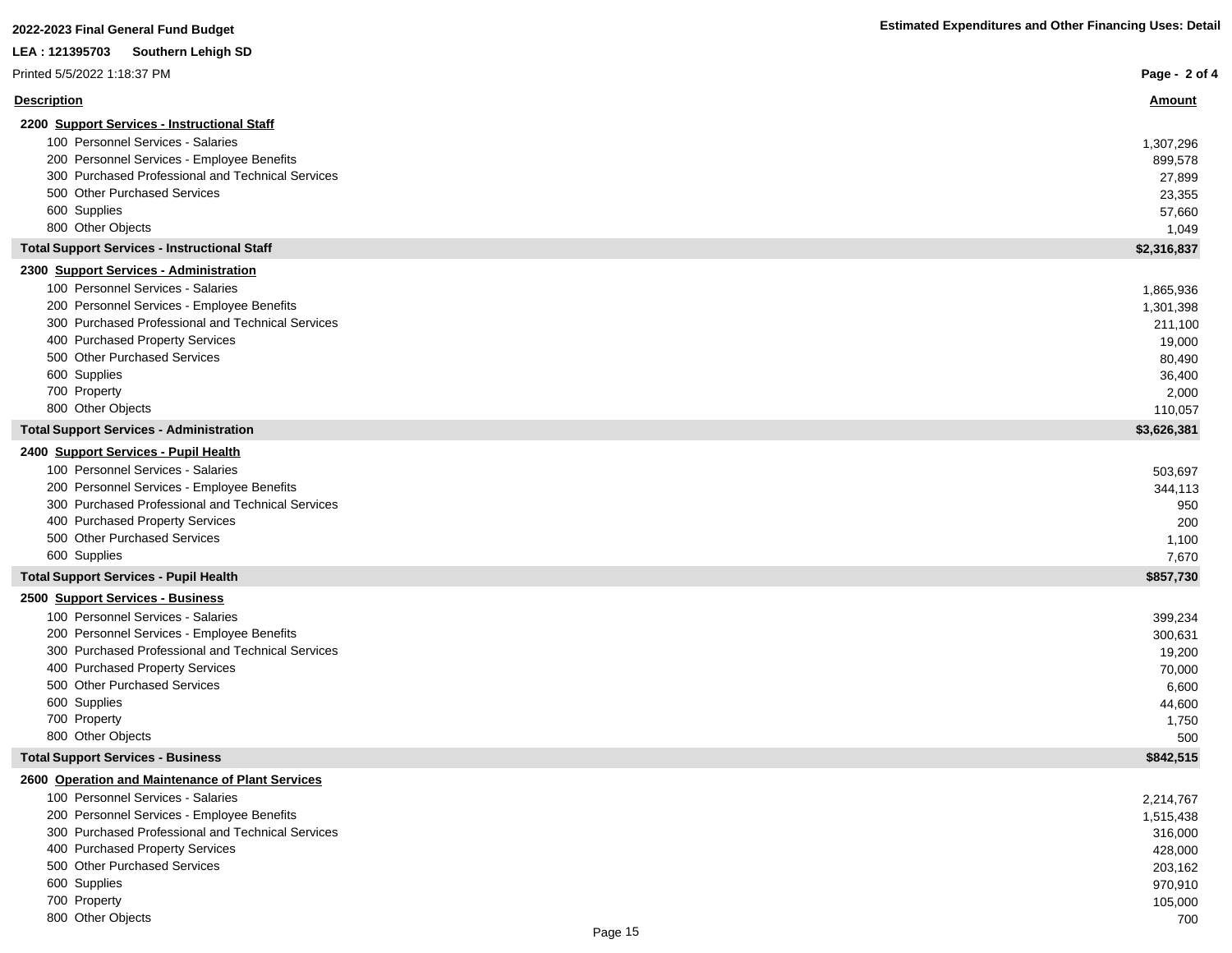| <b>Description</b><br><u>Amount</u><br><b>Total Operation and Maintenance of Plant Services</b><br>\$5,753,977<br>2700 Student Transportation Services<br>100 Personnel Services - Salaries<br>86,670<br>200 Personnel Services - Employee Benefits<br>60,244<br>400 Purchased Property Services<br>11,300<br>500 Other Purchased Services<br>4,880,248<br>600 Supplies<br>9,250<br>\$5,047,712<br><b>Total Student Transportation Services</b><br>2800 Support Services - Central<br>100 Personnel Services - Salaries<br>407,088<br>200 Personnel Services - Employee Benefits<br>282,073<br>300 Purchased Professional and Technical Services<br>86,300<br>400 Purchased Property Services<br>25,985<br>500 Other Purchased Services<br>117,248<br>600 Supplies<br>97,020<br>700 Property<br>195,009<br>800 Other Objects |
|------------------------------------------------------------------------------------------------------------------------------------------------------------------------------------------------------------------------------------------------------------------------------------------------------------------------------------------------------------------------------------------------------------------------------------------------------------------------------------------------------------------------------------------------------------------------------------------------------------------------------------------------------------------------------------------------------------------------------------------------------------------------------------------------------------------------------|
|                                                                                                                                                                                                                                                                                                                                                                                                                                                                                                                                                                                                                                                                                                                                                                                                                              |
|                                                                                                                                                                                                                                                                                                                                                                                                                                                                                                                                                                                                                                                                                                                                                                                                                              |
|                                                                                                                                                                                                                                                                                                                                                                                                                                                                                                                                                                                                                                                                                                                                                                                                                              |
|                                                                                                                                                                                                                                                                                                                                                                                                                                                                                                                                                                                                                                                                                                                                                                                                                              |
|                                                                                                                                                                                                                                                                                                                                                                                                                                                                                                                                                                                                                                                                                                                                                                                                                              |
|                                                                                                                                                                                                                                                                                                                                                                                                                                                                                                                                                                                                                                                                                                                                                                                                                              |
|                                                                                                                                                                                                                                                                                                                                                                                                                                                                                                                                                                                                                                                                                                                                                                                                                              |
|                                                                                                                                                                                                                                                                                                                                                                                                                                                                                                                                                                                                                                                                                                                                                                                                                              |
|                                                                                                                                                                                                                                                                                                                                                                                                                                                                                                                                                                                                                                                                                                                                                                                                                              |
|                                                                                                                                                                                                                                                                                                                                                                                                                                                                                                                                                                                                                                                                                                                                                                                                                              |
|                                                                                                                                                                                                                                                                                                                                                                                                                                                                                                                                                                                                                                                                                                                                                                                                                              |
|                                                                                                                                                                                                                                                                                                                                                                                                                                                                                                                                                                                                                                                                                                                                                                                                                              |
|                                                                                                                                                                                                                                                                                                                                                                                                                                                                                                                                                                                                                                                                                                                                                                                                                              |
|                                                                                                                                                                                                                                                                                                                                                                                                                                                                                                                                                                                                                                                                                                                                                                                                                              |
|                                                                                                                                                                                                                                                                                                                                                                                                                                                                                                                                                                                                                                                                                                                                                                                                                              |
|                                                                                                                                                                                                                                                                                                                                                                                                                                                                                                                                                                                                                                                                                                                                                                                                                              |
|                                                                                                                                                                                                                                                                                                                                                                                                                                                                                                                                                                                                                                                                                                                                                                                                                              |
| 2,000                                                                                                                                                                                                                                                                                                                                                                                                                                                                                                                                                                                                                                                                                                                                                                                                                        |
| \$1,212,723<br><b>Total Support Services - Central</b>                                                                                                                                                                                                                                                                                                                                                                                                                                                                                                                                                                                                                                                                                                                                                                       |
| 2900 Other Support Services<br>500 Other Purchased Services                                                                                                                                                                                                                                                                                                                                                                                                                                                                                                                                                                                                                                                                                                                                                                  |
| 70,726                                                                                                                                                                                                                                                                                                                                                                                                                                                                                                                                                                                                                                                                                                                                                                                                                       |
| \$70,726<br><b>Total Other Support Services</b>                                                                                                                                                                                                                                                                                                                                                                                                                                                                                                                                                                                                                                                                                                                                                                              |
| <b>Total Support Services</b><br>\$21,882,900                                                                                                                                                                                                                                                                                                                                                                                                                                                                                                                                                                                                                                                                                                                                                                                |
| 3000 Operation of Non-Instructional Services                                                                                                                                                                                                                                                                                                                                                                                                                                                                                                                                                                                                                                                                                                                                                                                 |
| 3200 Student Activities                                                                                                                                                                                                                                                                                                                                                                                                                                                                                                                                                                                                                                                                                                                                                                                                      |
| 100 Personnel Services - Salaries<br>774,768                                                                                                                                                                                                                                                                                                                                                                                                                                                                                                                                                                                                                                                                                                                                                                                 |
| 200 Personnel Services - Employee Benefits<br>531,017                                                                                                                                                                                                                                                                                                                                                                                                                                                                                                                                                                                                                                                                                                                                                                        |
| 300 Purchased Professional and Technical Services<br>9,200                                                                                                                                                                                                                                                                                                                                                                                                                                                                                                                                                                                                                                                                                                                                                                   |
| 400 Purchased Property Services<br>45,500                                                                                                                                                                                                                                                                                                                                                                                                                                                                                                                                                                                                                                                                                                                                                                                    |
| 500 Other Purchased Services<br>168,428<br>600 Supplies                                                                                                                                                                                                                                                                                                                                                                                                                                                                                                                                                                                                                                                                                                                                                                      |
| 118,450<br>700 Property                                                                                                                                                                                                                                                                                                                                                                                                                                                                                                                                                                                                                                                                                                                                                                                                      |
| 9,500<br>800 Other Objects<br>26,870                                                                                                                                                                                                                                                                                                                                                                                                                                                                                                                                                                                                                                                                                                                                                                                         |
| \$1,683,733<br><b>Total Student Activities</b>                                                                                                                                                                                                                                                                                                                                                                                                                                                                                                                                                                                                                                                                                                                                                                               |
| 3300 Community Services                                                                                                                                                                                                                                                                                                                                                                                                                                                                                                                                                                                                                                                                                                                                                                                                      |
| 100 Personnel Services - Salaries<br>5,000                                                                                                                                                                                                                                                                                                                                                                                                                                                                                                                                                                                                                                                                                                                                                                                   |
| 200 Personnel Services - Employee Benefits<br>3,416                                                                                                                                                                                                                                                                                                                                                                                                                                                                                                                                                                                                                                                                                                                                                                          |
| 400 Purchased Property Services<br>3,000                                                                                                                                                                                                                                                                                                                                                                                                                                                                                                                                                                                                                                                                                                                                                                                     |
| 600 Supplies<br>100                                                                                                                                                                                                                                                                                                                                                                                                                                                                                                                                                                                                                                                                                                                                                                                                          |
| 700 Property<br>1,500                                                                                                                                                                                                                                                                                                                                                                                                                                                                                                                                                                                                                                                                                                                                                                                                        |
| 800 Other Objects<br>71,900                                                                                                                                                                                                                                                                                                                                                                                                                                                                                                                                                                                                                                                                                                                                                                                                  |
| <b>Total Community Services</b><br>\$84,916                                                                                                                                                                                                                                                                                                                                                                                                                                                                                                                                                                                                                                                                                                                                                                                  |
| \$1,768,649<br><b>Total Operation of Non-Instructional Services</b>                                                                                                                                                                                                                                                                                                                                                                                                                                                                                                                                                                                                                                                                                                                                                          |

**5000 Other Expenditures and Financing Uses**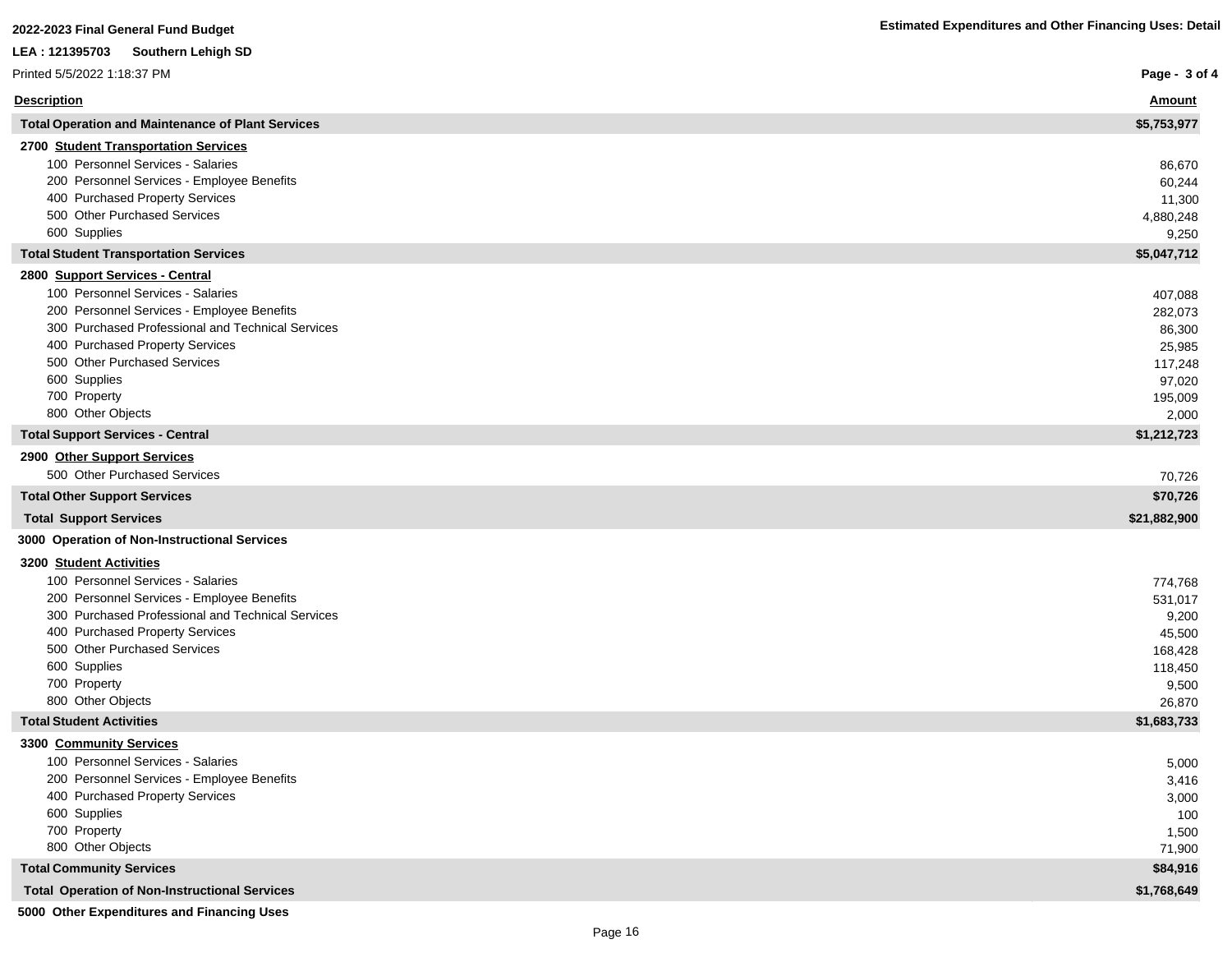| 2022-2023 Final General Fund Budget                               | <b>Estimated Expenditures and Other Financing Oses: Detail</b> |
|-------------------------------------------------------------------|----------------------------------------------------------------|
| Southern Lehigh SD<br>LEA : 121395703                             |                                                                |
| Printed 5/5/2022 1:18:37 PM                                       | Page - 4 of 4                                                  |
| <b>Description</b>                                                | <u>Amount</u>                                                  |
| 5100 Debt Service / Other Expenditures and Financing Uses         |                                                                |
| 800 Other Objects                                                 | 1,115,391                                                      |
| 900 Other Uses of Funds                                           | 5,180,000                                                      |
| <b>Total Debt Service / Other Expenditures and Financing Uses</b> | \$6,295,391                                                    |
| 5200 Interfund Transfers - Out                                    |                                                                |
| 900 Other Uses of Funds                                           | 223,700                                                        |
| <b>Total Interfund Transfers - Out</b>                            | \$223,700                                                      |
| 5900 Budgetary Reserve                                            |                                                                |
| 800 Other Objects                                                 | 167,906                                                        |
| <b>Total Budgetary Reserve</b>                                    | \$167,906                                                      |
| <b>Total Other Expenditures and Financing Uses</b>                | \$6,686,997                                                    |
| <b>TOTAL EXPENDITURES</b>                                         | \$73,589,737                                                   |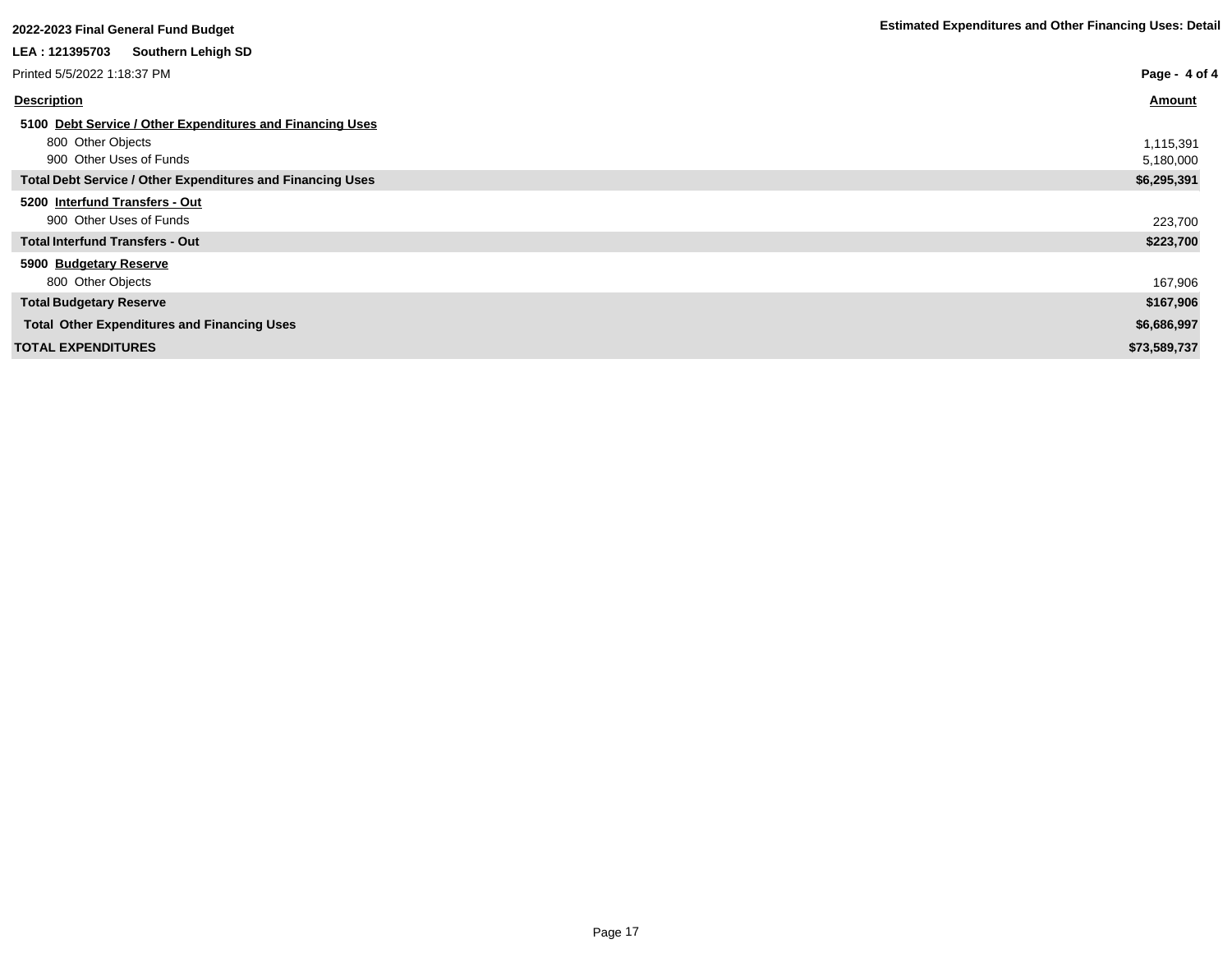# **2022-2023 Final General Fund Budget Schedule Of Cash And Investments (CAIN) LEA : 121395703 Southern Lehigh SD** Printed 5/5/2022 1:18:38 PM

| <b>Cash and Short-Term Investments</b>                       | 06/30/2022 Estimate | 06/30/2023 Projection |
|--------------------------------------------------------------|---------------------|-----------------------|
| General Fund                                                 | 12,821,172          | 10,826,301            |
| Public Purpose (Expendable) Trust Fund                       |                     |                       |
| Other Comptroller-Approved Special Revenue Funds             |                     |                       |
| Athletic / School-Sponsored Extra Curricular Activities Fund | 10,000              | 10,000                |
| Capital Reserve Fund - § 690, §1850                          |                     |                       |
| Capital Reserve Fund - § 1431                                | 1,129,000           | 1,129,000             |
| Other Capital Projects Fund                                  |                     |                       |
| Debt Service Fund                                            |                     |                       |
| Food Service / Cafeteria Operations Fund                     | 60,000              | 60,000                |
| Child Care Operations Fund                                   |                     |                       |
| Other Enterprise Funds                                       |                     |                       |
| Internal Service Fund                                        |                     |                       |
| Private Purpose Trust Fund                                   |                     |                       |
| <b>Investment Trust Fund</b>                                 |                     |                       |
| <b>Pension Trust Fund</b>                                    |                     |                       |
| <b>Activity Fund</b>                                         |                     |                       |
| Other Agency Fund                                            |                     |                       |
| <b>Permanent Fund</b>                                        |                     |                       |
| <b>Total Cash and Short-Term Investments</b>                 | \$14,020,172        | \$12,025,301          |
|                                                              |                     |                       |

| <b>Long-Term Investments</b>                                 | 06/30/2022 Estimate | 06/30/2023 Projection |
|--------------------------------------------------------------|---------------------|-----------------------|
| General Fund                                                 |                     |                       |
| Public Purpose (Expendable) Trust Fund                       |                     |                       |
| Other Comptroller-Approved Special Revenue Funds             |                     |                       |
| Athletic / School-Sponsored Extra Curricular Activities Fund |                     |                       |
| Capital Reserve Fund - § 690, §1850                          |                     |                       |
| Capital Reserve Fund - § 1431                                |                     |                       |
| Other Capital Projects Fund                                  |                     |                       |
| Debt Service Fund                                            |                     |                       |
| Food Service / Cafeteria Operations Fund                     |                     |                       |
| <b>Child Care Operations Fund</b>                            |                     |                       |
| Other Enterprise Funds                                       |                     |                       |
| Internal Service Fund                                        |                     |                       |
| Private Purpose Trust Fund                                   |                     |                       |
| <b>Investment Trust Fund</b>                                 |                     |                       |
| Pension Trust Fund                                           |                     |                       |
| <b>Activity Fund</b>                                         |                     |                       |
| Other Agency Fund                                            |                     |                       |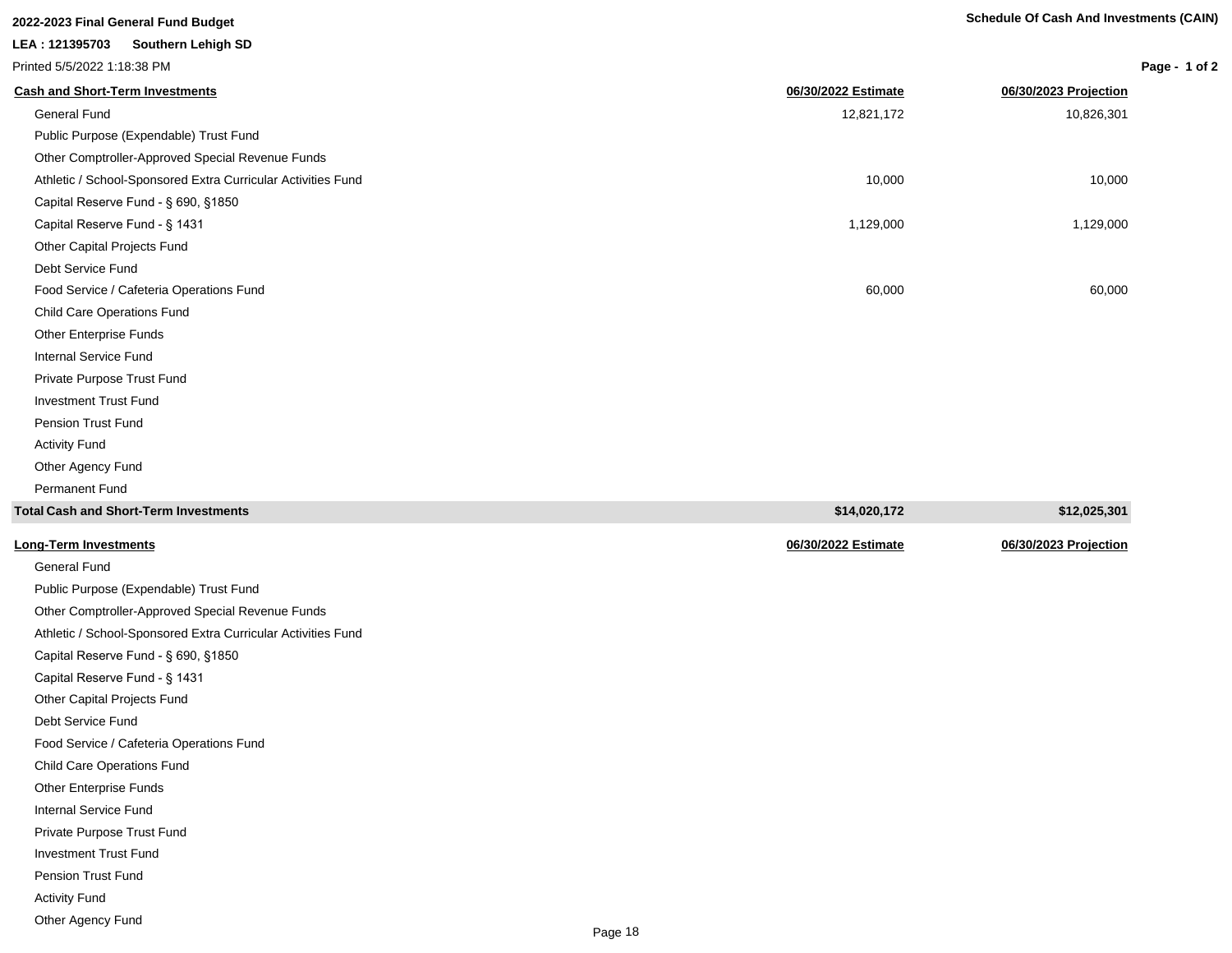| 2022-2023 Final General Fund Budget   | <b>Schedule Of Cash And Investments (CAIN)</b> |                       |               |
|---------------------------------------|------------------------------------------------|-----------------------|---------------|
| Southern Lehigh SD<br>LEA : 121395703 |                                                |                       |               |
| Printed 5/5/2022 1:18:38 PM           |                                                |                       | Page - 2 of 2 |
| <b>Long-Term Investments</b>          | 06/30/2022 Estimate                            | 06/30/2023 Projection |               |
| <b>Permanent Fund</b>                 |                                                |                       |               |
| <b>Total Long-Term Investments</b>    |                                                |                       |               |
| <b>TOTAL CASH AND INVESTMENTS</b>     | \$14,020,172                                   | \$12,025,301          |               |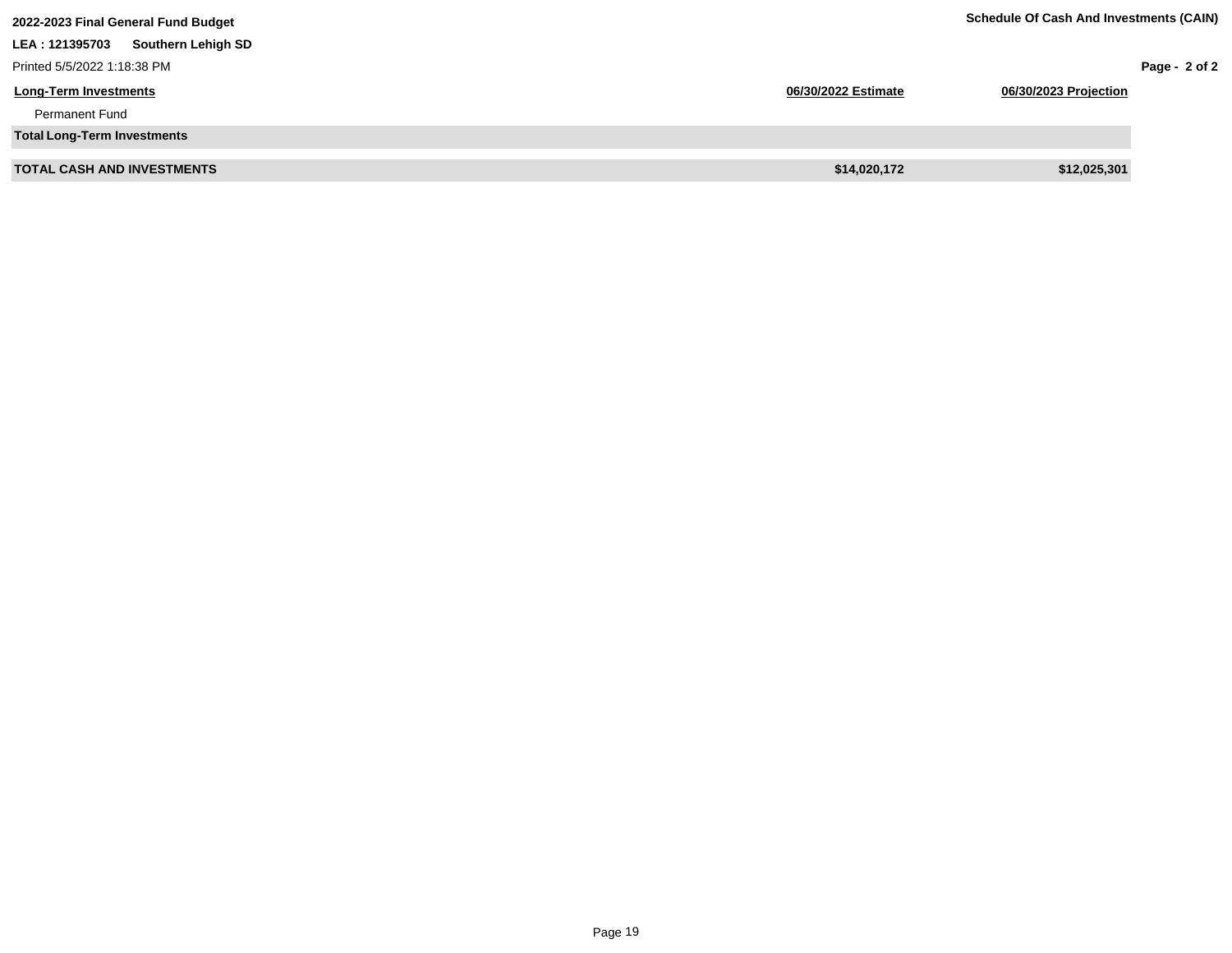| 2022-2023 Final General Fund Budget                                |                     | <b>Schedule Of Indebtedness (DEBT)</b> |               |
|--------------------------------------------------------------------|---------------------|----------------------------------------|---------------|
| LEA: 121395703<br><b>Southern Lehigh SD</b>                        |                     |                                        |               |
| Printed 5/5/2022 1:18:39 PM                                        |                     |                                        | Page - 1 of 6 |
| Long-Term Indebtedness                                             | 06/30/2022 Estimate | 06/30/2023 Projection                  |               |
| <b>General Fund</b>                                                |                     |                                        |               |
|                                                                    |                     |                                        |               |
| 0510 Bonds Payable                                                 | 49,253,821          | 43,499,883                             |               |
| 0520 Extended-Term Financing Agreements Payable                    |                     |                                        |               |
| 0530 Lease-Purchase Obligations                                    |                     |                                        |               |
| 0540 Accumulated Compensated Absences                              | 400,000             | 400,000                                |               |
| 0550 Authority Lease Obligations                                   |                     |                                        |               |
| 0560 Other Post-Employment Benefits (OPEB)                         |                     |                                        |               |
| 0599 Other Noncurrent Liabilities                                  |                     |                                        |               |
| <b>Total General Fund</b>                                          | \$49,653,821        | \$43,899,883                           |               |
| <b>Public Purpose (Expendable) Trust Fund</b>                      |                     |                                        |               |
| 0510 Bonds Payable                                                 |                     |                                        |               |
| 0520 Extended-Term Financing Agreements Payable                    |                     |                                        |               |
| 0530 Lease-Purchase Obligations                                    |                     |                                        |               |
| 0540 Accumulated Compensated Absences                              |                     |                                        |               |
| 0550 Authority Lease Obligations                                   |                     |                                        |               |
| 0560 Other Post-Employment Benefits (OPEB)                         |                     |                                        |               |
| 0599 Other Noncurrent Liabilities                                  |                     |                                        |               |
| Total Public Purpose (Expendable) Trust Fund                       |                     |                                        |               |
| Other Comptroller-Approved Special Revenue Funds                   |                     |                                        |               |
| 0510 Bonds Payable                                                 |                     |                                        |               |
| 0520 Extended-Term Financing Agreements Payable                    |                     |                                        |               |
| 0530 Lease-Purchase Obligations                                    |                     |                                        |               |
| 0540 Accumulated Compensated Absences                              |                     |                                        |               |
| 0550 Authority Lease Obligations                                   |                     |                                        |               |
| 0560 Other Post-Employment Benefits (OPEB)                         |                     |                                        |               |
| 0599 Other Noncurrent Liabilities                                  |                     |                                        |               |
| <b>Total Other Comptroller-Approved Special Revenue Funds</b>      |                     |                                        |               |
| Athletic / School-Sponsored Extra Curricular Activities Fund       |                     |                                        |               |
| 0510 Bonds Payable                                                 |                     |                                        |               |
| 0520 Extended-Term Financing Agreements Payable                    |                     |                                        |               |
| 0530 Lease-Purchase Obligations                                    |                     |                                        |               |
| 0540 Accumulated Compensated Absences                              |                     |                                        |               |
| 0550 Authority Lease Obligations                                   |                     |                                        |               |
| 0560 Other Post-Employment Benefits (OPEB)                         |                     |                                        |               |
| 0599 Other Noncurrent Liabilities                                  |                     |                                        |               |
| Total Athletic / School-Sponsored Extra Curricular Activities Fund |                     |                                        |               |
| Capital Reserve Fund - § 690, §1850                                |                     |                                        |               |
| 0510 Bonds Payable                                                 |                     |                                        |               |

0520 Extended-Term Financing Agreements Payable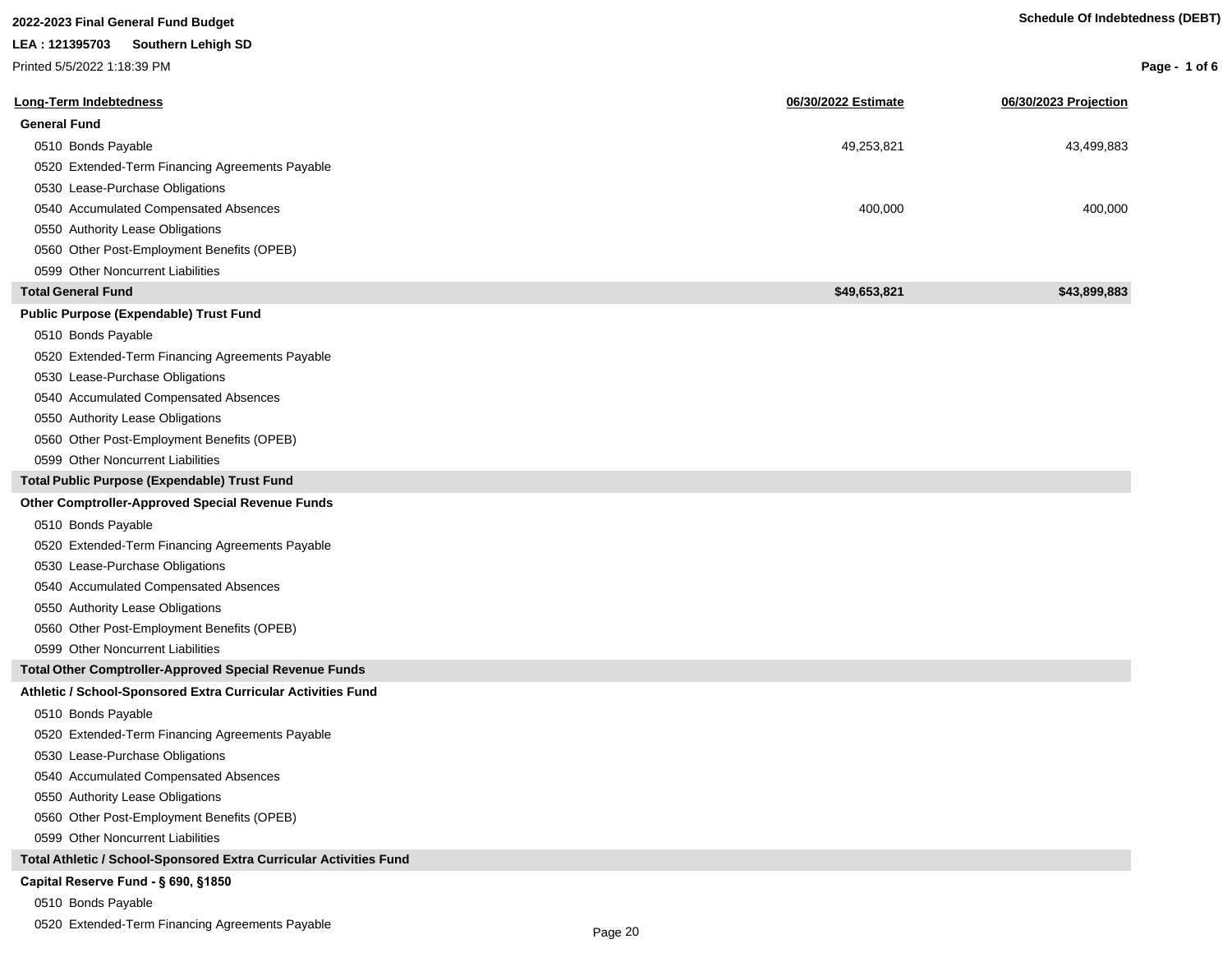| 2022-2023 Final General Fund Budget | <b>Schedule Of Indebtedness (DEBT)</b> |
|-------------------------------------|----------------------------------------|
|                                     |                                        |

|  | 2022-2023 i iliai Octiciai i uliu Duuyci |  |  |
|--|------------------------------------------|--|--|
|  |                                          |  |  |

Printed 5/5/2022 1:18:39 PM

#### **Long-Term Indebtedness 06/30/2022 Estimate 06/30/2023 Projection**

0530 Lease-Purchase Obligations

0540 Accumulated Compensated Absences

0550 Authority Lease Obligations

0560 Other Post-Employment Benefits (OPEB)

0599 Other Noncurrent Liabilities

#### **Total Capital Reserve Fund - § 690, §1850**

#### Capital Reserve Fund - § 1431

0510 Bonds Payable

0520 Extended-Term Financing Agreements Payable

0530 Lease-Purchase Obligations

0540 Accumulated Compensated Absences

#### 0550 Authority Lease Obligations

0560 Other Post-Employment Benefits (OPEB)

0599 Other Noncurrent Liabilities

#### **Total Capital Reserve Fund - § 1431**

#### **Other Capital Projects Fund**

0510 Bonds Payable

0520 Extended-Term Financing Agreements Payable

0530 Lease-Purchase Obligations

0540 Accumulated Compensated Absences

0550 Authority Lease Obligations

0560 Other Post-Employment Benefits (OPEB)

0599 Other Noncurrent Liabilities

#### **Total Other Capital Projects Fund**

#### **Debt Service Fund**

0510 Bonds Payable

0520 Extended-Term Financing Agreements Payable

0530 Lease-Purchase Obligations

0540 Accumulated Compensated Absences

0550 Authority Lease Obligations

0560 Other Post-Employment Benefits (OPEB)

0599 Other Noncurrent Liabilities

#### **Total Debt Service Fund**

#### **Food Service / Cafeteria Operations Fund**

0510 Bonds Payable

0520 Extended-Term Financing Agreements Payable

0530 Lease-Purchase Obligations

0540 Accumulated Compensated Absences

0550 Authority Lease Obligations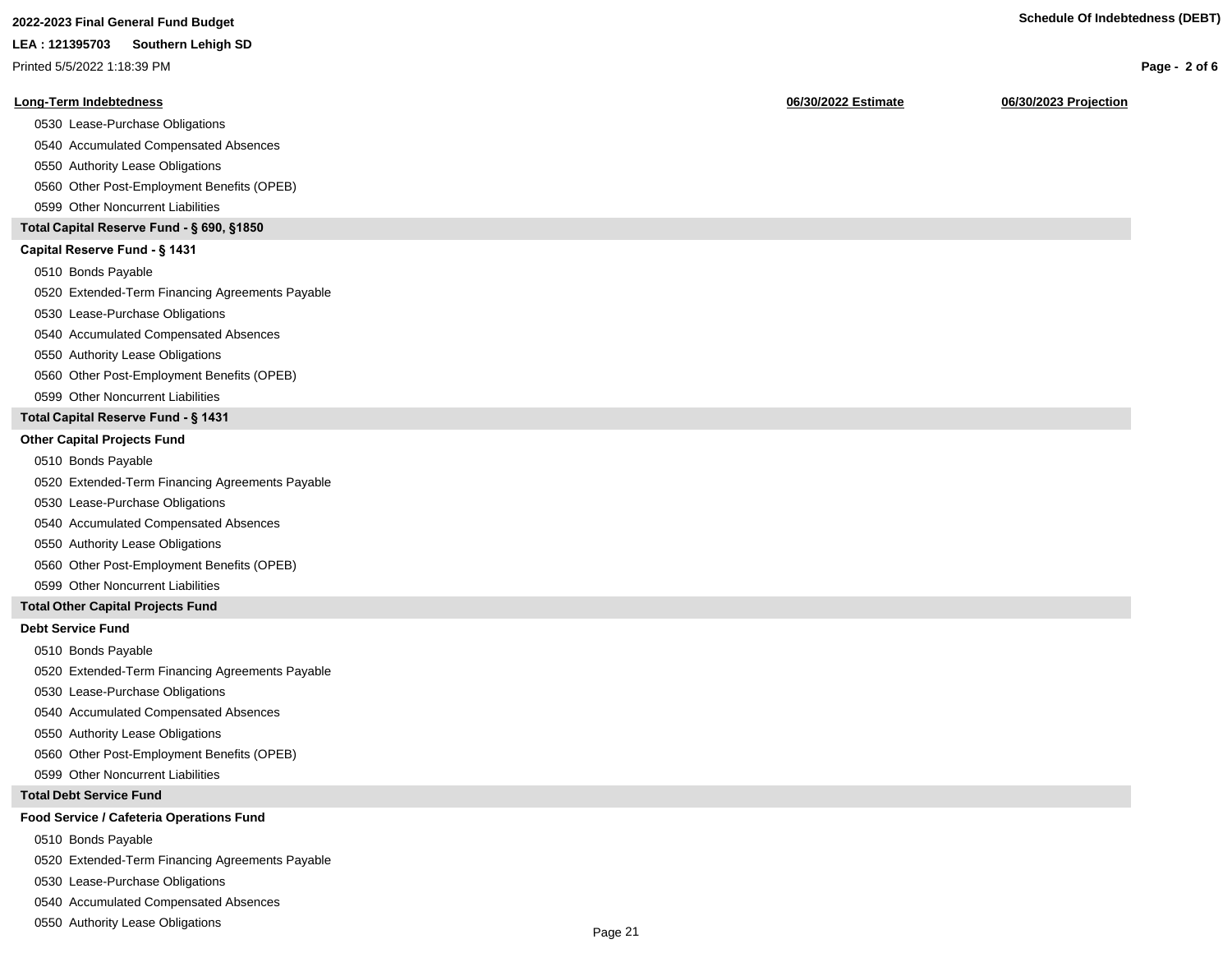**Page - 3 of 6**

#### **LEA : 121395703 Southern Lehigh SD**

Printed 5/5/2022 1:18:39 PM

#### **Long-Term Indebtedness 06/30/2022 Estimate 06/30/2023 Projection**

0560 Other Post-Employment Benefits (OPEB)

0599 Other Noncurrent Liabilities

#### **Total Food Service / Cafeteria Operations Fund**

#### **Child Care Operations Fund**

0510 Bonds Payable

0520 Extended-Term Financing Agreements Payable

- 0530 Lease-Purchase Obligations
- 0540 Accumulated Compensated Absences
- 0550 Authority Lease Obligations
- 0560 Other Post-Employment Benefits (OPEB)
- 0599 Other Noncurrent Liabilities

#### **Total Child Care Operations Fund**

#### **Other Enterprise Funds**

- 0510 Bonds Payable
- 0520 Extended-Term Financing Agreements Payable
- 0530 Lease-Purchase Obligations
- 0540 Accumulated Compensated Absences
- 0550 Authority Lease Obligations
- 0560 Other Post-Employment Benefits (OPEB)
- 0599 Other Noncurrent Liabilities

#### **Total Other Enterprise Funds**

#### **Internal Service Fund**

- 0510 Bonds Payable
- 0520 Extended-Term Financing Agreements Payable
- 0530 Lease-Purchase Obligations
- 0540 Accumulated Compensated Absences
- 0550 Authority Lease Obligations
- 0560 Other Post-Employment Benefits (OPEB)
- 0599 Other Noncurrent Liabilities

#### **Total Internal Service Fund**

#### **Private Purpose Trust Fund**

- 0510 Bonds Payable
- 0520 Extended-Term Financing Agreements Payable
- 0530 Lease-Purchase Obligations
- 0540 Accumulated Compensated Absences
- 0550 Authority Lease Obligations
- 0560 Other Post-Employment Benefits (OPEB)
- 0599 Other Noncurrent Liabilities

#### **Total Private Purpose Trust Fund**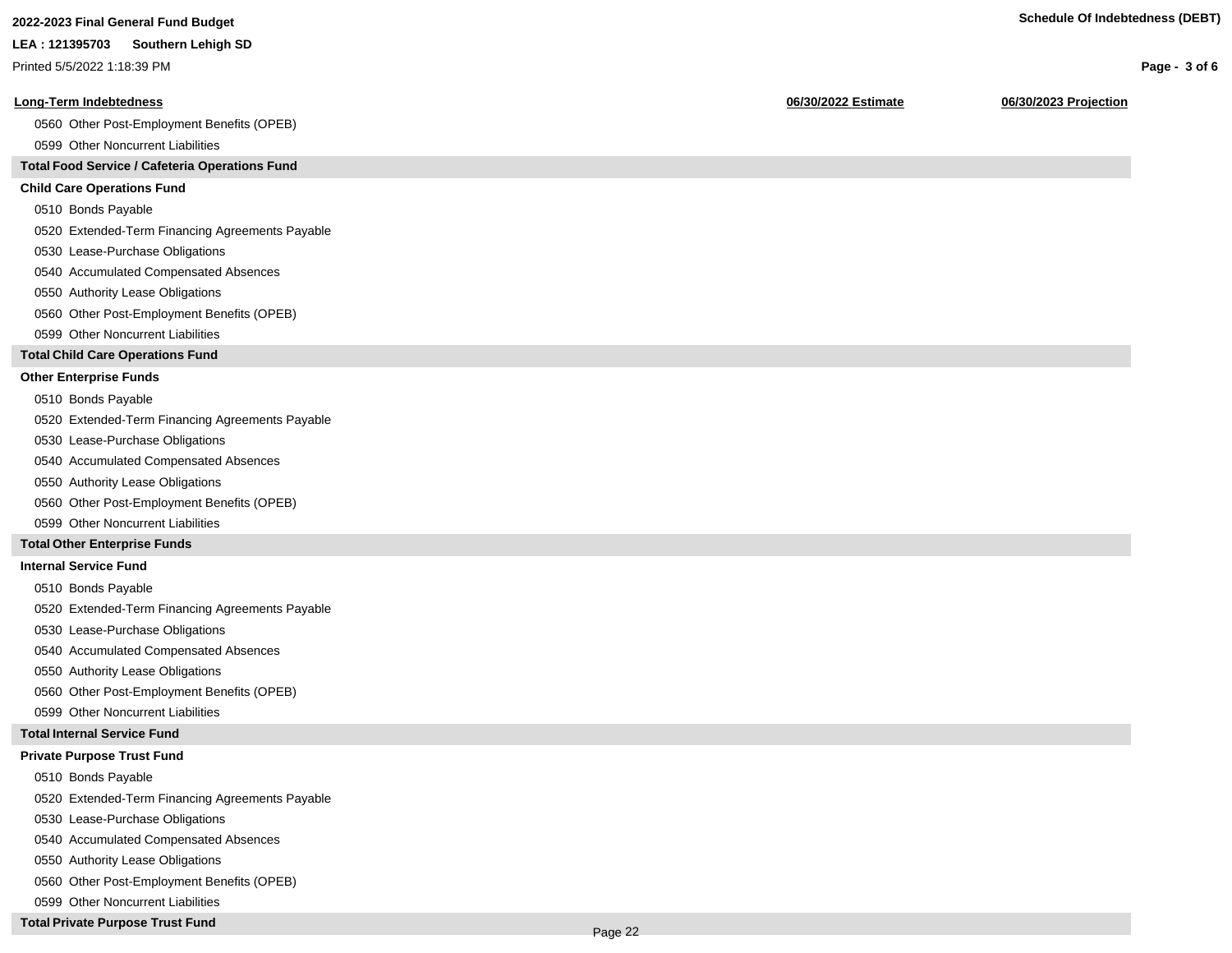## **2022-2023 Final General Fund Budget Schedule Of Indebtedness (DEBT)**

#### **LEA : 121395703 Southern Lehigh SD**

Printed 5/5/2022 1:18:39 PM

#### **Long-Term Indebtedness 06/30/2022 Estimate 06/30/2023 Projection**

#### **Investment Trust Fund**

- 0510 Bonds Payable
- 0520 Extended-Term Financing Agreements Payable
- 0530 Lease-Purchase Obligations
- 0540 Accumulated Compensated Absences
- 0550 Authority Lease Obligations
- 0560 Other Post-Employment Benefits (OPEB)
- 0599 Other Noncurrent Liabilities

#### **Total Investment Trust Fund**

#### **Pension Trust Fund**

#### 0510 Bonds Payable

- 0520 Extended-Term Financing Agreements Payable
- 0530 Lease-Purchase Obligations
- 0540 Accumulated Compensated Absences
- 0550 Authority Lease Obligations
- 0560 Other Post-Employment Benefits (OPEB)
- 0599 Other Noncurrent Liabilities

#### **Total Pension Trust Fund**

#### **Activity Fund**

- 0510 Bonds Payable
- 0520 Extended-Term Financing Agreements Payable
- 0530 Lease-Purchase Obligations
- 0540 Accumulated Compensated Absences
- 0550 Authority Lease Obligations
- 0560 Other Post-Employment Benefits (OPEB)
- 0599 Other Noncurrent Liabilities

#### **Total Activity Fund**

#### **Other Agency Fund**

- 0510 Bonds Payable
- 0520 Extended-Term Financing Agreements Payable
- 0530 Lease-Purchase Obligations
- 0540 Accumulated Compensated Absences
- 0550 Authority Lease Obligations
- 0560 Other Post-Employment Benefits (OPEB)
- 0599 Other Noncurrent Liabilities

#### **Total Other Agency Fund**

#### **Permanent Fund**

- 0510 Bonds Payable
- 0520 Extended-Term Financing Agreements Payable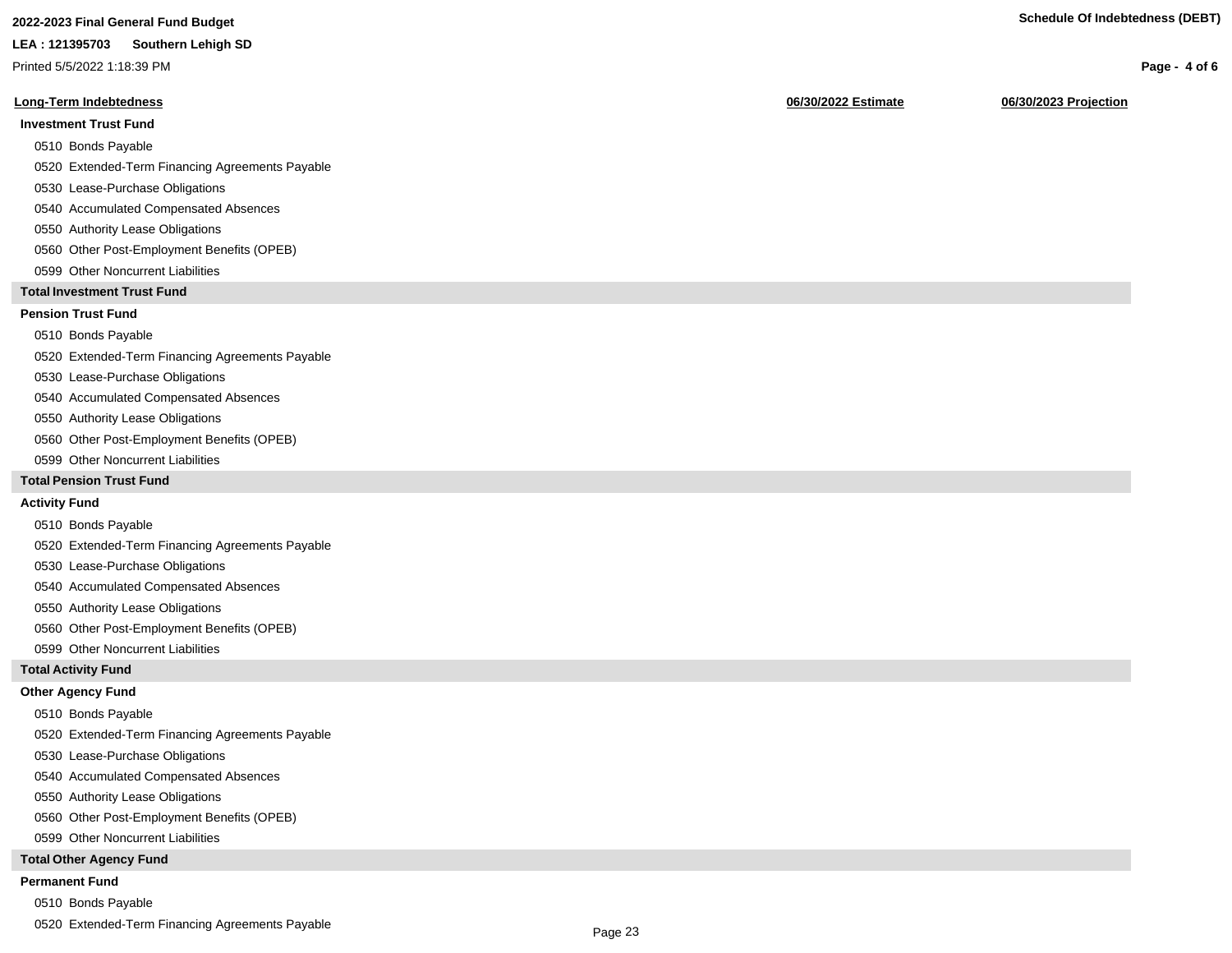| 2022-2023 Final General Fund Budget        |                     | Schedule Of Indebtedness (DEBT) |
|--------------------------------------------|---------------------|---------------------------------|
| Southern Lehigh SD<br>LEA: 121395703       |                     |                                 |
| Printed 5/5/2022 1:18:39 PM                |                     | Page - $5$ of 6                 |
| <b>Long-Term Indebtedness</b>              | 06/30/2022 Estimate | 06/30/2023 Projection           |
| 0530 Lease-Purchase Obligations            |                     |                                 |
| 0540 Accumulated Compensated Absences      |                     |                                 |
| 0550 Authority Lease Obligations           |                     |                                 |
| 0560 Other Post-Employment Benefits (OPEB) |                     |                                 |
| 0599 Other Noncurrent Liabilities          |                     |                                 |
| <b>Total Permanent Fund</b>                |                     |                                 |
| <b>Total Long-Term Indebtedness</b>        | \$49.653.821        | \$43,899,883                    |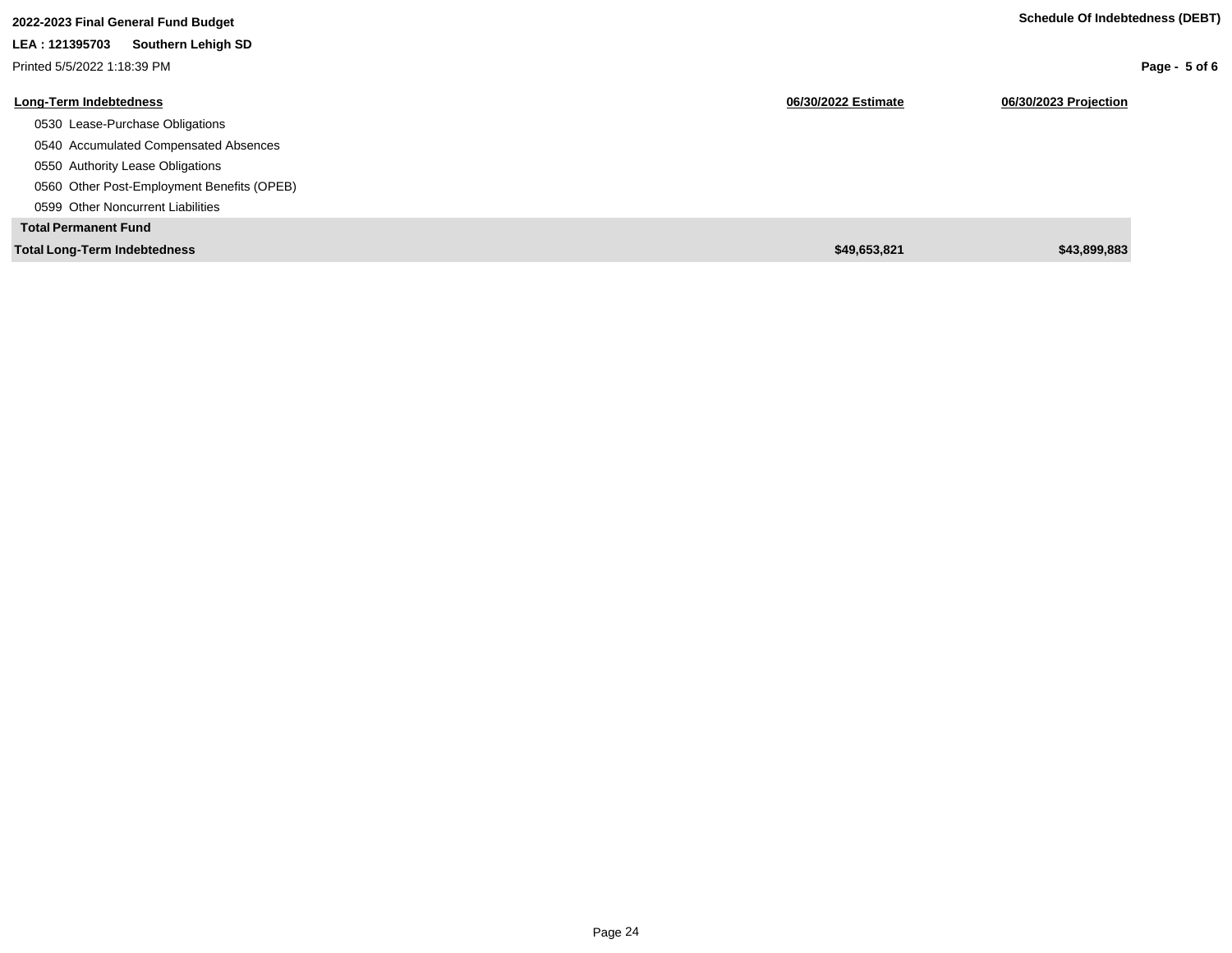**Page - 6 of 6**

# **2022-2023 Final General Fund Budget Schedule Of Indebtedness (DEBT)**

#### **LEA : 121395703 Southern Lehigh SD**

Printed 5/5/2022 1:18:39 PM

| <b>Short-Term Payables</b>                                   | 06/30/2022 Estimate | 06/30/2023 Projection |
|--------------------------------------------------------------|---------------------|-----------------------|
| General Fund                                                 |                     |                       |
| Public Purpose (Expendable) Trust Fund                       |                     |                       |
| Other Comptroller-Approved Special Revenue Funds             |                     |                       |
| Athletic / School-Sponsored Extra Curricular Activities Fund |                     |                       |
| Capital Reserve Fund - § 690, §1850                          |                     |                       |
| Capital Reserve Fund - § 1431                                |                     |                       |
| Other Capital Projects Fund                                  |                     |                       |
| Debt Service Fund                                            |                     |                       |
| Food Service / Cafeteria Operations Fund                     |                     |                       |
| <b>Child Care Operations Fund</b>                            |                     |                       |
| Other Enterprise Funds                                       |                     |                       |
| Internal Service Fund                                        |                     |                       |
| Private Purpose Trust Fund                                   |                     |                       |
| <b>Investment Trust Fund</b>                                 |                     |                       |
| <b>Pension Trust Fund</b>                                    |                     |                       |
| <b>Activity Fund</b>                                         |                     |                       |
| Other Agency Fund                                            |                     |                       |
| Permanent Fund                                               |                     |                       |
| <b>Total Short-Term Payables</b>                             |                     |                       |
| <b>TOTAL INDEBTEDNESS</b>                                    | \$49,653,821        | \$43,899,883          |